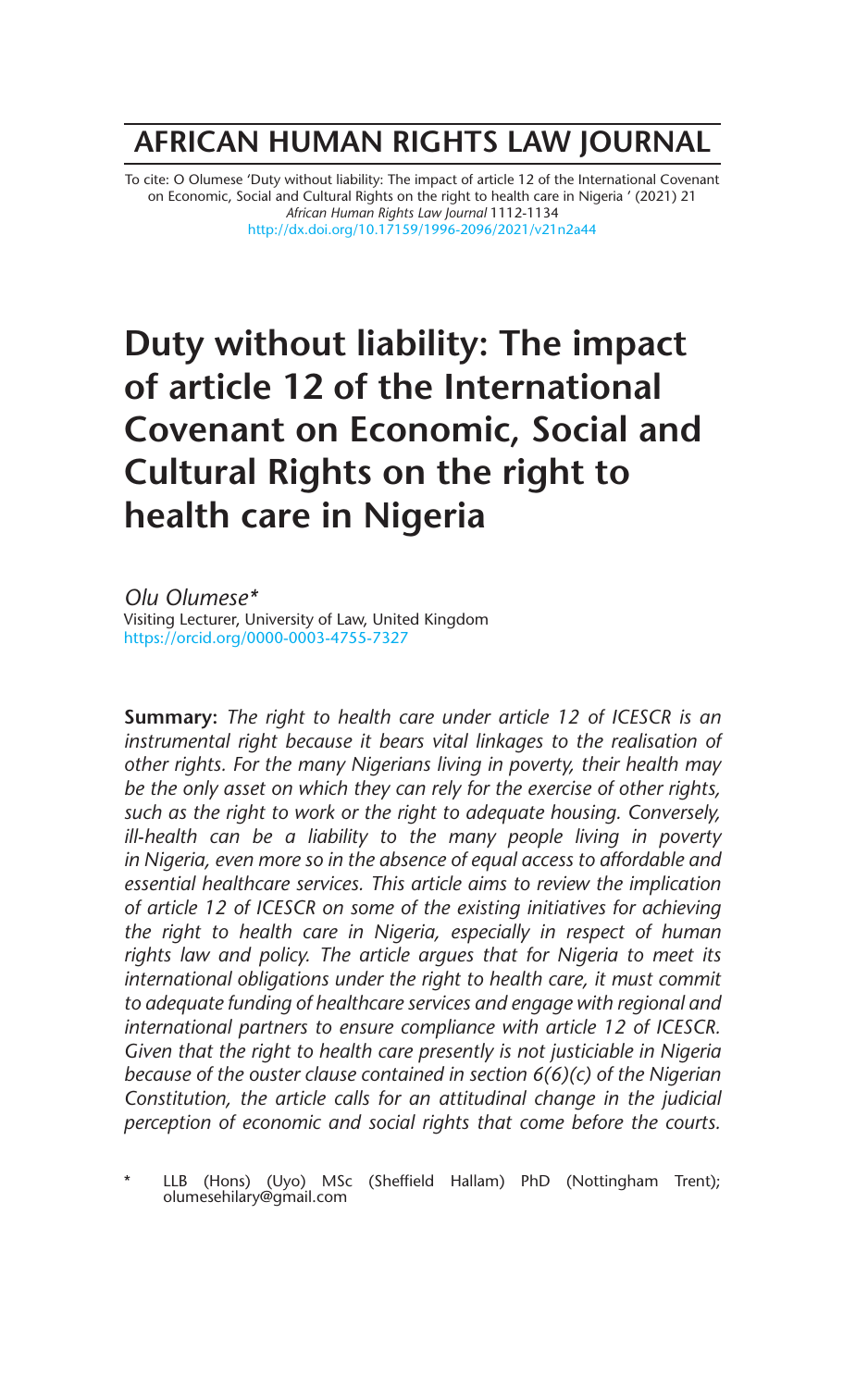IMPACT OF ICESCR ON RIGHT TO HEALTH IN NIGERIA 1113

*It urges Nigerian courts to adopt the principle of the interdependency and indivisibility of rights, whereby judicial measures to enforce the right are given effect through the formally-enforceable civil and political rights contained in chapter four of the Nigerian Constitution. The Indian Supreme Court is reputable for taking this approach to the interpretation and enforcement of economic and social rights because the enjoyment of civil and political rights is linked to the satisfaction of economic and social rights, such as the right to health care. Finally, because of the importance of health care to a life of dignity, the article calls for Nigerian courts to adopt a progressive and broader approach when dealing with economic and social rights because of the evident connection between, for example, the right to health care and the right to life.*

**Key words:** *right to health care; economic and social rights; maximum available resources; minimum core approach; Nigerian Constitution*

### **1 Introduction**

Nigeria is the most populous country in Africa<sup>1</sup> and is reliant on oil exports as the *mainstay of its economy*. Despite the strategic position of the country in Africa, the country is greatly underserved as far as health care is concerned. In most areas the available healthcare facilities are inadequate. The healthcare system in Nigeria is fragile as a result of systemic neglect and gross inefficiency with regard to public spending on health. Its services are fragmented, and the healthcare infrastructure is in a state of decay which has affected the quality of healthcare services in the country. This has led to the country having one of the highest out-of-pocket expenditures on health care for citizens as households currently cover the cost of 75,5 per cent of the country's total healthcare spending.<sup>2</sup>

Several initiatives, both domestic and international, have been put in place to achieve the right to health care in Nigeria. However, most of these have ended up as mere exercises in target setting<sup>3</sup> without the desired impact on the ground, mainly because of the inability of the government to pursue a coherent health strategy and to create the necessary atmosphere for these healthcare initiatives to flourish.

<sup>1</sup> See https://www.unfpa.org/data/world-population/NG (accessed 20 October 2021).

<sup>2</sup> WHO Global Health Expenditure Database, https://apps.who.int/nha/database/ Country\_Profile/Index/en (accessed 20 October 2021).

<sup>3</sup> O Enabulele 'Achieving universal health coverage in Nigeria: Moving beyond annual celebrations to concrete address of the challenges' (2020) 12 *World Medical and Health Policy* 47.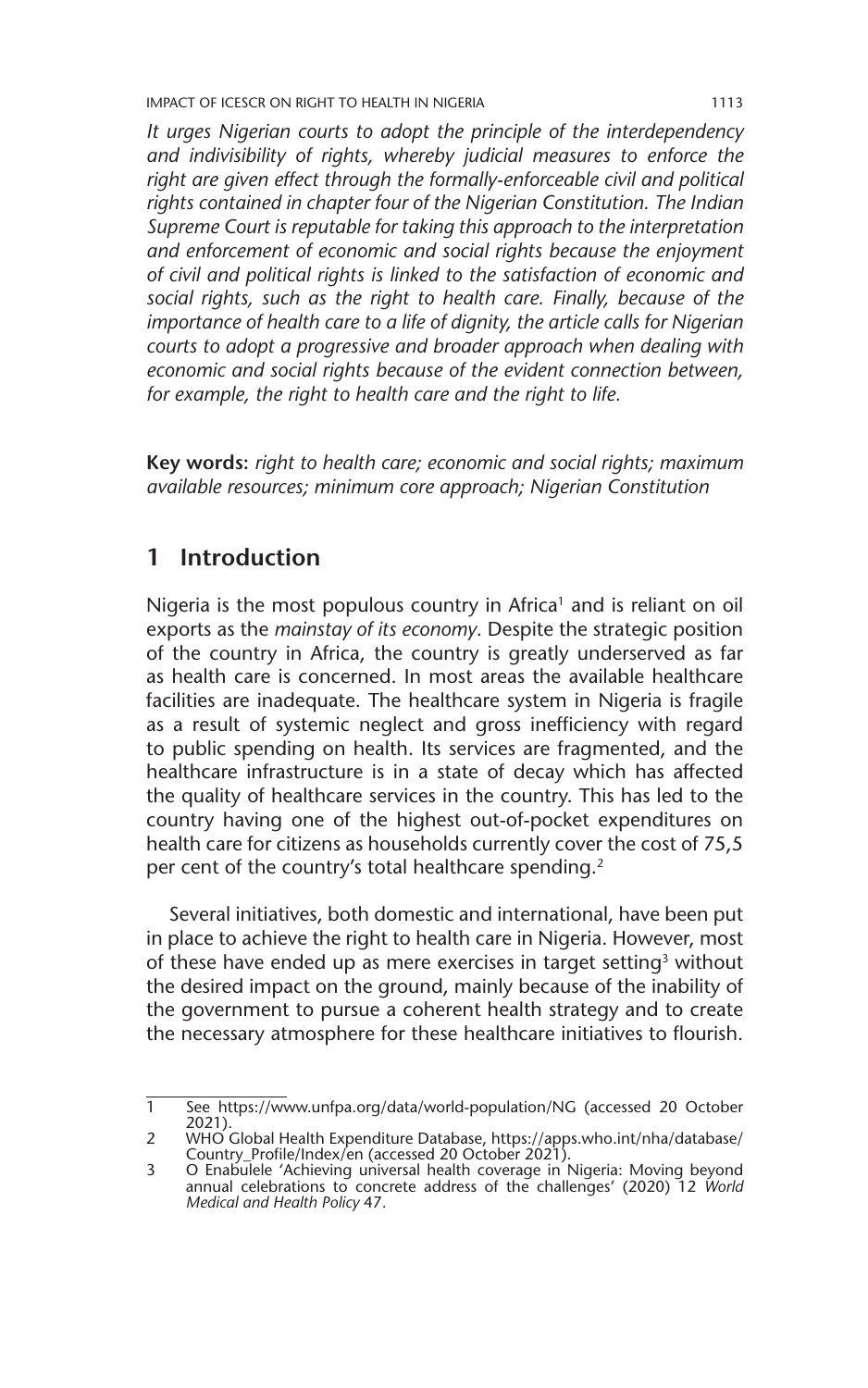Crucially, there is no local judicial enforcement mechanism for the right to health care in Nigeria, as the Constitution effectively bars economic and social rights litigation, thereby denying liability for health rights violations.

Nigeria has committed itself to delivering universal health coverage (UHC) and has established a comprehensive national UHC policy framework.<sup>4</sup> However, the implementation of this framework has seen limited progress and, therefore, needs to be given greater momentum. For example, healthcare financing by the Nigerian government is among the lowest in the region and, therefore, health outcomes are correspondingly poor.<sup>5</sup>

Following the adoption of the Sustainable Development Goals (SDGs) at the United Nations General Assembly (UNGA) in 2015, states committed to achieving universal health coverage as part of the health-related SDGs. UHC is based on the World Health Organisation (WHO) Constitution which declares health a fundamental human right and commits to ensuring the highest attainable level of health for all. UHC means giving all people access to the essential health services that they need without financial hardship.<sup>6</sup> It is closely aligned with primary health care which, according to the WHO, is the most effective way to sustainably solve today's health and health system challenges,;7 hence, 'a state party in which any significant number of individuals is deprived … of essential primary health care … is, *prima facie*, failing to discharge its obligations under the Covenant'.<sup>8</sup>

This article aims to review the implication of article 12 of the International Covenant on Economic, SociaI and Cultural Rights (ICESCR) on some of the existing initiatives for achieving the right to health care in Nigeria, especially in the area of human rights law and policy. It makes recommendations on how best to strengthen these initiatives to achieve the aim of complying with article 12 of ICESCR. The article argues that for Nigeria to meet its international obligations under the right to health care, it must pay more than cursory attention

<sup>4</sup> A Ugwu & M Atima 'Next level agenda in the journey towards UHC: Health for all Nigerians' *Nigeria Health Watch* (Abuja) 17 December 2020, https://allafrica.com/stories/202012170571.html?utm\_campaign=allafrica %3Aeditor&utm\_medium=social&utm\_source=twitter&utm\_content=pro mote%3Aaans%3Aabkgta (accessed 20 October 2021).

<sup>5</sup> WHO 'World health statistics 2018: Monitoring health for the SDGs' (2018) 37.

<sup>6</sup> https://www.who.int/news-room/fact-sheets/detail/universal-health-coverage-

<sup>(</sup>uhc) (accessed 20 October 2021). 7 WHO 'Global conference on primary healthcare from Alma-Ata towards universal health coverage and the Sustainable Development Goals' 26 October 2019, https://apps.who.int/iris/bitstream/handle/10665/328123/WHO-HIS-SDS-2018.61-eng.pdf?sequence=1&isAllowed=y (accessed 20 October 2021).

<sup>8</sup> General Comment 3 para 10.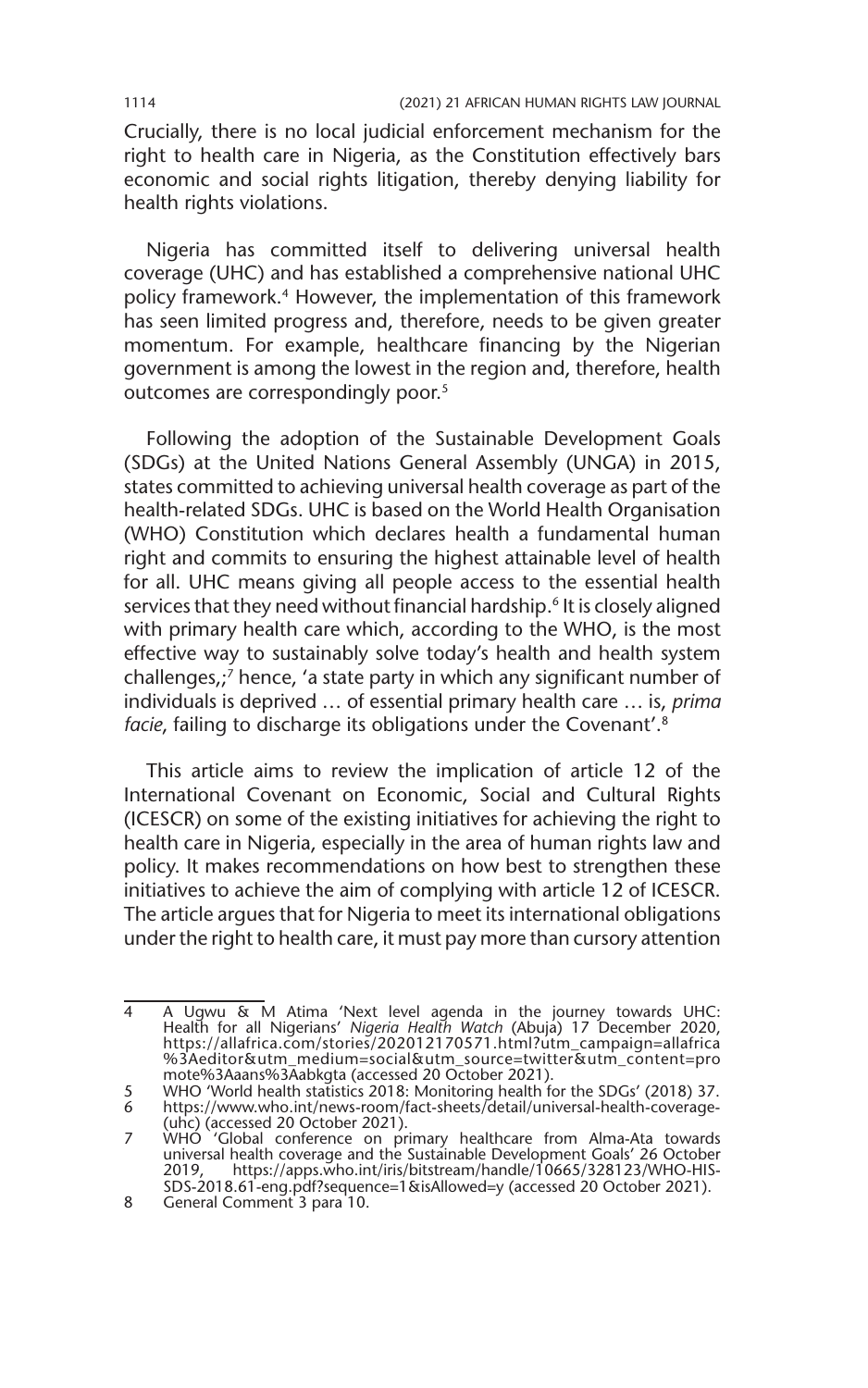IMPACT OF ICESCR ON RIGHT TO HEALTH IN NIGERIA 1115

to the funding of health care and engage with international and regional efforts aimed at the realisation of the right to health care. Finally, given that health care is central to a life of dignity, $9$  I argue for access to seeking judicial remedies where and when the right to health care is violated. Although economic and social rights, such as the right to health care, are not presently justiciable in Nigeria because of the ouster clause contained in section 6(6)(c) of the Nigerian Constitution, I make the case for Nigerian courts to adopt the principle of the interdependency of rights whereby economic and social rights, which are currently unenforceable in Nigeria, are given effect through (formally-enforceable) civil and political rights. The Indian Supreme Court is reputable for taking this approach to the interpretation and enforcement of economic and social rights. According to the African Charter on Human and Peoples' Rights (African Charter) 'civil rights cannot be dissociated from economic, social and cultural rights in their conception as well as universality and that the satisfaction of economic, social and cultural rights is a guarantee for the enjoyment of civil and political rights'.10

The article is presented in two parts. In the first part the author analyses the theoretical framework and implications of article 12 of ICESCR for countries such as Nigeria that have ratified it. Although article 12 of ICESCR is a large subject to cover within an article of this length, the author identifies the relevant issues around the right that are relevant to the discussion of the right from the perspective of Nigeria's human rights practice.

In the second part the author analyses the legal framework for human rights practice in Nigeria. The author discusses the themes that have been extrapolated from the examination of article 12 of ICESCR in part one of this article. These themes are then explored under the broad and critical headings of the judicial and budgetary measures taken, or that should be taken if the right to health care in Nigeria is to be realised. Because of the grossly inadequate institutional support for the implementation of the right in Nigeria, the article proposes that an enhanced role should be provided for the courts in the adjudication of cases involving the right to health care. Admittedly, there is an entrenched, traditional and long-standing objection to courts getting involved in the area of public and social policy,<sup>11</sup> but given the systemic failures that have bedevilled successive healthcare policies in Nigeria, and the instrumental nature of the right, there is

 $\overline{9}$  J Juškevičius & J Balsienė 'Human rights in healthcare: Some remarks on the limits of the right to healthcare' (2010) 4 *Jurisprudence* 95.

<sup>10</sup> Preamble African Charter.<br>11 C Gearty & V Mantouvalo

<sup>11</sup> C Gearty & V Mantouvalou *Debating social rights* (2011) 116.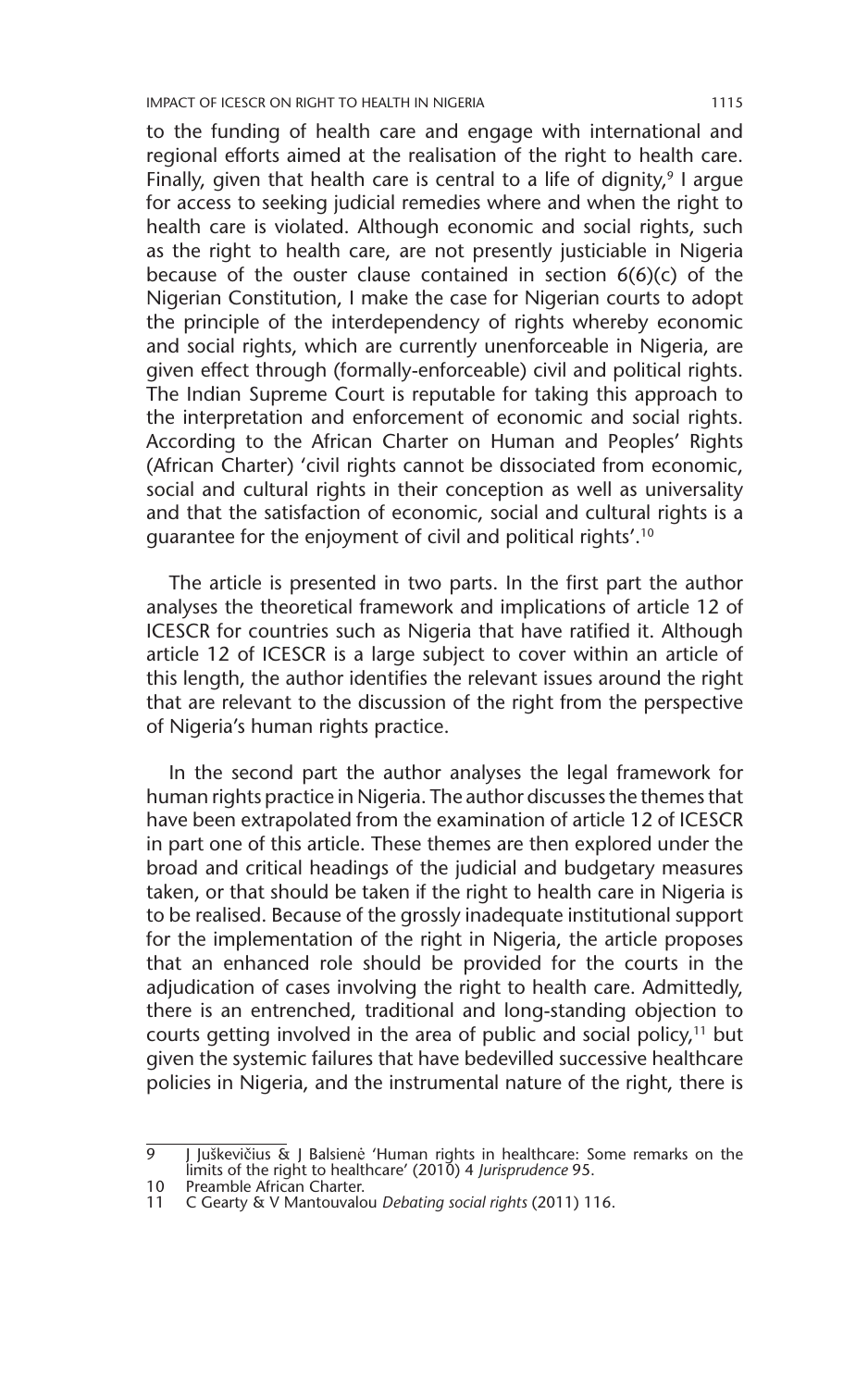a need for the courts to engage the other arms of government with regard to the realisation of the right. Where this is not possible, the courts should be willing to demonstrate judicial activism by pushing the text of the law when deciding matters connected to economic and social rights, such as the right to health care.<sup>12</sup>

### **2 Brief analysis of the right to health care and obligations of state parties under international law**

Since article 12 of ICESCR is the framework on which the subject of this article is hinged, it is apposite to consider the provisions of the said article:<sup>13</sup>

- (1) The States Parties to the present Covenant recognise the right of everyone to the enjoyment of the highest attainable standard of physical and mental health.14
- (2) The steps to be taken by the States Parties to the present Covenant to achieve the full realization of this right shall include those necessary for:
	- (a) the provision for the reduction of the stillbirth rate and of infant mortality and for the healthy development of the child;
	- (b) the improvement of all aspects of environmental and industrial hygiene;
	- (c) the prevention, treatment and control of epidemic, endemic, occupational and other diseases;
	- (d) the creation of conditions which would assure to all, medical service and medical attention, in the event of sickness.

From the provisions of article 12 above, I will focus on two critical and relevant elements of the provision with regard to the right to health care in Nigeria. These elements are taken from articles 12(1) and (2)(d) of ICESCR, which are (i) the highest attainable standard of physical and mental health; and (ii) the creation of conditions that would assure to all medical service and medical attention in the event of sickness.

The choice of these two elements is informed by the WHO's position on the right, which states that 'the enjoyment of the highest attainable standard of health is one of the fundamental rights of

<sup>12</sup> M Langford 'Judicial politics and social rights' in KG Young (ed) *The future of ESR* (2019) 69*.*

<sup>13</sup> Art 12 ICESCR.

<sup>14</sup> In contrast, art 16 of African Charter refers to the right to enjoy the best attainable state of physical and mental health.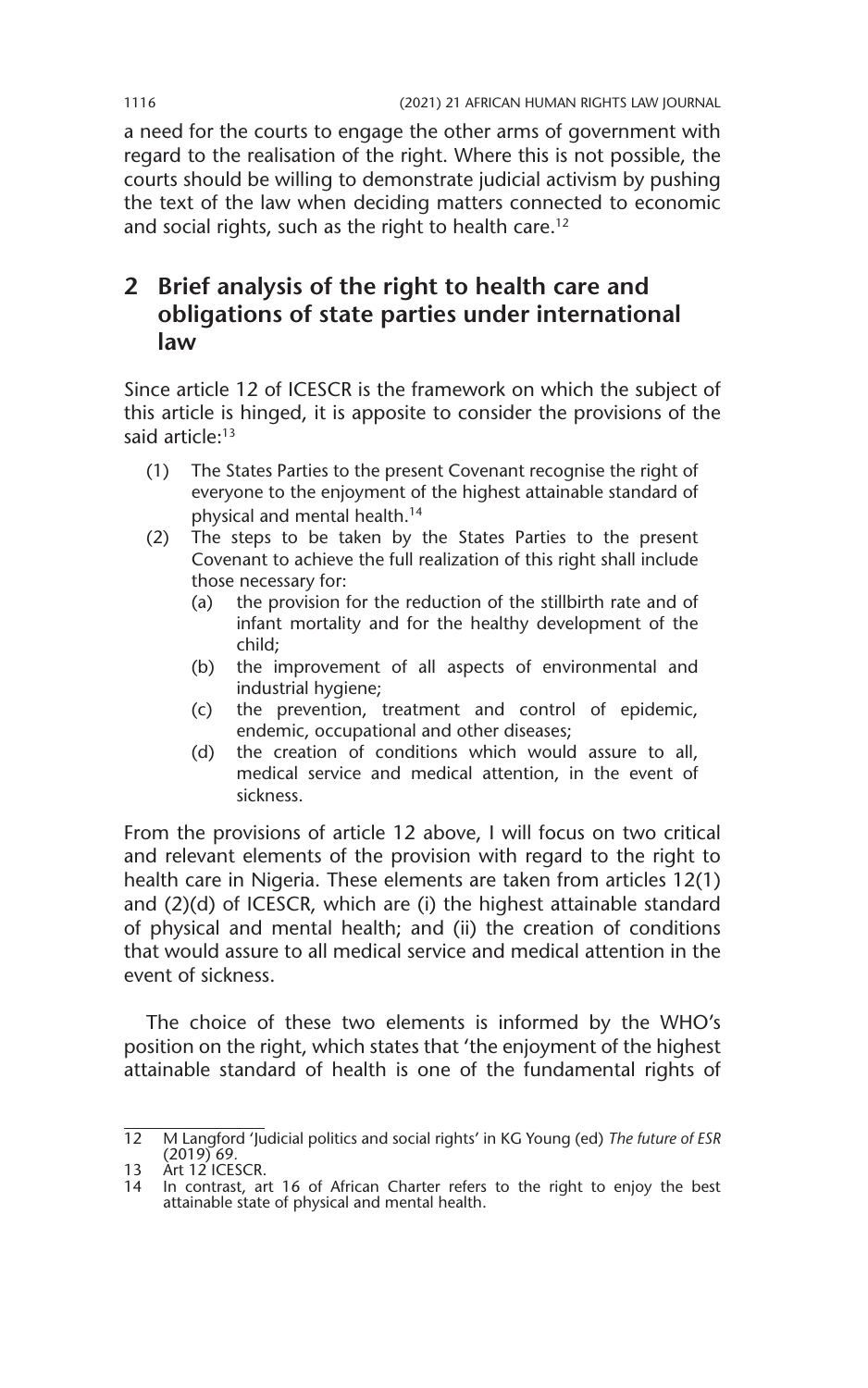every human being without distinction of race, religion, political belief, economic or social condition<sup> $15$ </sup> and a personal conviction<sup>16</sup> that these two elements provide sufficient constructs within which to discuss and analyse the freedoms and entitlements inherent in the right to health care in relation to Nigeria. For instance, it may be argued that articles  $12(2)(a)$  to (c) are adjuncts of article 12(2)(d) because to achieve these, it will require following the provisions of paragraph 12(2)(d). In my opinion, articles 12(1) and 12(2)(d) provide a conceptual framework for analysing the right to health care in Nigeria. In any case, the instances or examples listed in 12(2)(a) to (d) are for illustrative purposes only and are not exhaustive.<sup>17</sup> Having said that, it remains an indisputable fact that Nigeria as a contracting party to ICESCR is responsible for taking effective measures that will lead to the actualisation of the highest attainable standard of physical and mental health through the creation of conditions that would assure medical services and medical attention in the event of sickness for all Nigerians. That, in short, makes it incumbent on Nigeria to fulfil its duties and obligations under ICESCR.

In General Comment 918 the UN Committee on Economic, Social and Cultural Rights (ESCR Committee) stated that the central obligation of a state party is to use all the means at its disposal to give effect to the rights arising from international human rights obligations within its jurisdiction without which international human rights law is deprived of its efficacy. Although ICESCR does not stipulate the specific means by which it is to be implemented domestically, there is an obligation on states to give effect to the rights recognised in ICESCR within their jurisdictions.19 General Comment 9 does not provide the precise method by which a state is to give effect to ICESCR, but it has been argued that one of the viable ways of giving effect to the provisions of ICESCR is by directly incorporating its provisions into domestic law.20 It would appear that direct incorporation of ICESCR into the state's legal system is the desired approach by the ESCR Committee as it 'avoids problems that might arise in the translation of treaty obligations into national law, and provides a basis for the direct invocation<sup>'21</sup> in the legal

<sup>15</sup> See Preamble to the WHO Constitution.

<sup>16</sup> General Comment 14 para 8.

<sup>17</sup> General Comment 14 para 7.

<sup>18</sup> Para 2.<br>19 J Asher

<sup>19</sup> J Asher The right to health: A resource manual for NGOs (2004) 15.<br>20 L Chenwi & DM Chirwa 'Direct protection of economic, social and cultural<br>rights in international law' in DM Chirwa & L Chenwi (eds) The protection of *economic, social and cultural rights in Africa: International, regional and national perspectives* (2016) 33.

<sup>21</sup> General Comment 9 para 8.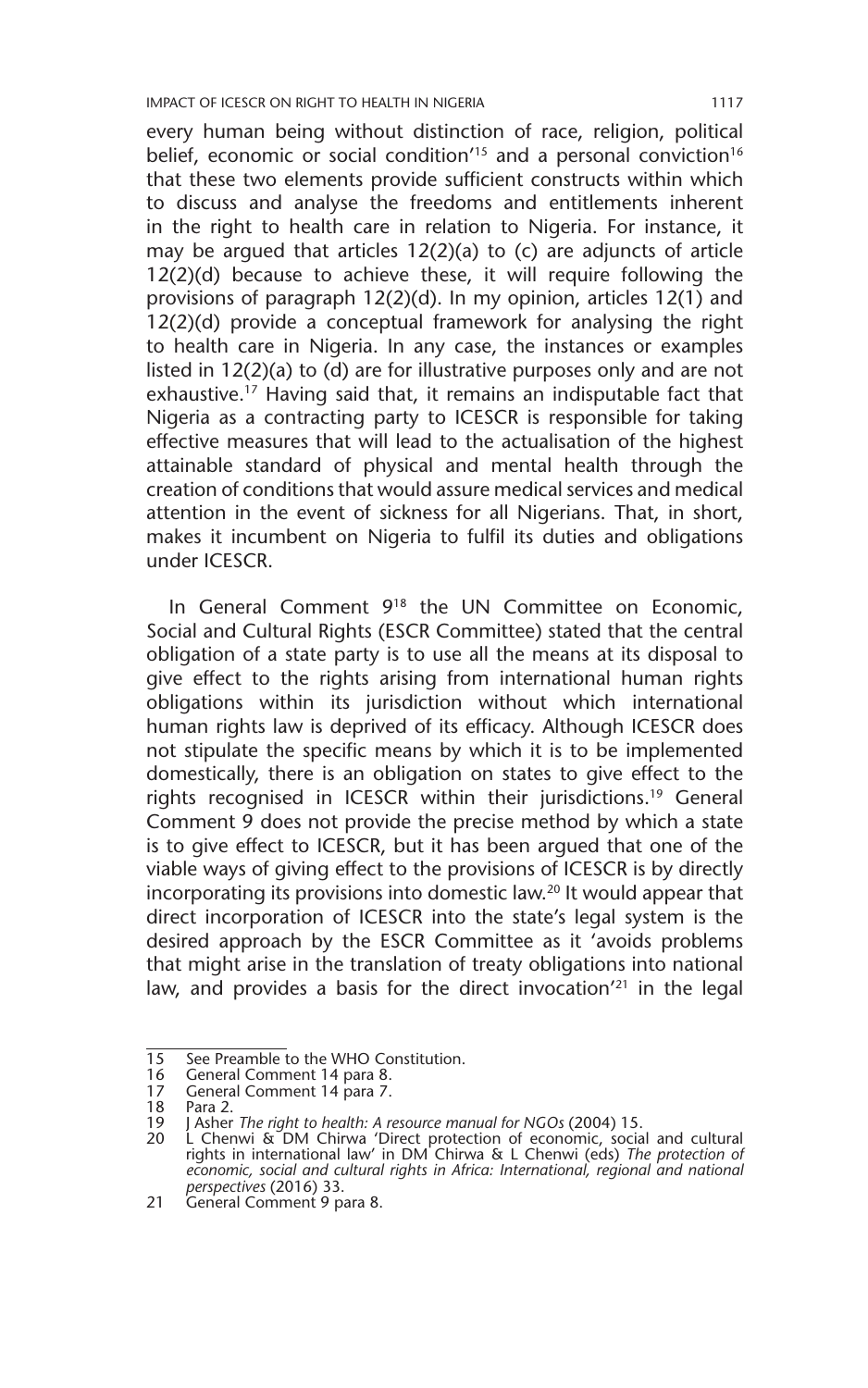system. However, the domestication of international law treaties in many countries, including Nigeria, depends on the nature of the legal system of that country, particularly its mode of reception of international law treaties.<sup>22</sup>

Although article 12 of ICESCR provides for the universal right of 'everyone to the enjoyment of the highest attainable standard of physical and mental health',<sup>23</sup> it does not clarify the specific minimum or the essential elements of the right. It also fails to provide the duties or minimum core obligations that have to be fulfilled by the state in respect of the right. However, the ESCR Committee issued General Comment 14 to clarify these ambiguities with regard to the standard of the contents of the right as well the minimum core and non-derogable duties that are required to be fulfilled, in order to progressively realise the full implementation of the right. The right creates both general and specific legal obligations.24 With regard to the general obligations of the right, there is an immediate obligation to ensure that the right is exercised without discrimination of any kind as provided in article 2(1) of ICESCR. States are to ensure that steps are taken towards the full realisation of the rights.<sup>25</sup> States also have specific legal obligations, which are to respect, protect and fulfil the right.26 The obligation to respect creates a negative duty on the part of the state to refrain from denying or restricting equal access to the right. For example, a state that provides discriminatory access to healthcare facilities based on the status or race of its citizens would be violating this obligation.<sup>27</sup> The obligation to protect requires states to ensure that measures are in place to prevent third parties that provide health care and health-related services from interfering with the access of individuals to the right. For example, there have been many cases of female genital mutilation (FGM) reported in Nigeria<sup>28</sup> and part of the Nigerian government's response was to outlaw such practices through the instrumentality of legislation.<sup>29</sup>

<sup>22</sup> Monism and dualism are the dominant legal systems in many African countries. Broadly speaking, monism considers international and domestic law systems as one. International law will apply if it is binding on the state concerned. In contrast, dualism views international law and domestic law as separate systems, so that international law may be deemed part of domestic law only when it has been ratified by the state's legislature.

<sup>23</sup> Art 12(1).

<sup>24</sup> General Comment 14 para 30.

<sup>25</sup> As above.<br>26 General C<br>27 I Hiam 8

<sup>26</sup> General Comment 14 paras 34-36.

<sup>27</sup> L Hiam & M Mckee 'Making a fair contribution: Is charging migrants for healthcare in line with NHS principles?' (2016) 109 *Journal of the Royal Society of Medicine* 226.

<sup>28</sup> C Onuoha 'Female genital mutilation persists despite outlaw' *Nigerian Vanguard* (Abuja) 27 April 2018, https://www.vanguardngr.com/2018/04/female-genitalmutilation-persists-despite-outlaw (accessed 30 October 2019).

<sup>29</sup> Prohibition of Female Circumcision Act 1985; Female Genital Mutilation Act 2003 (UK); Violence Against Persons (Prohibition) Act 2015 (Nigeria).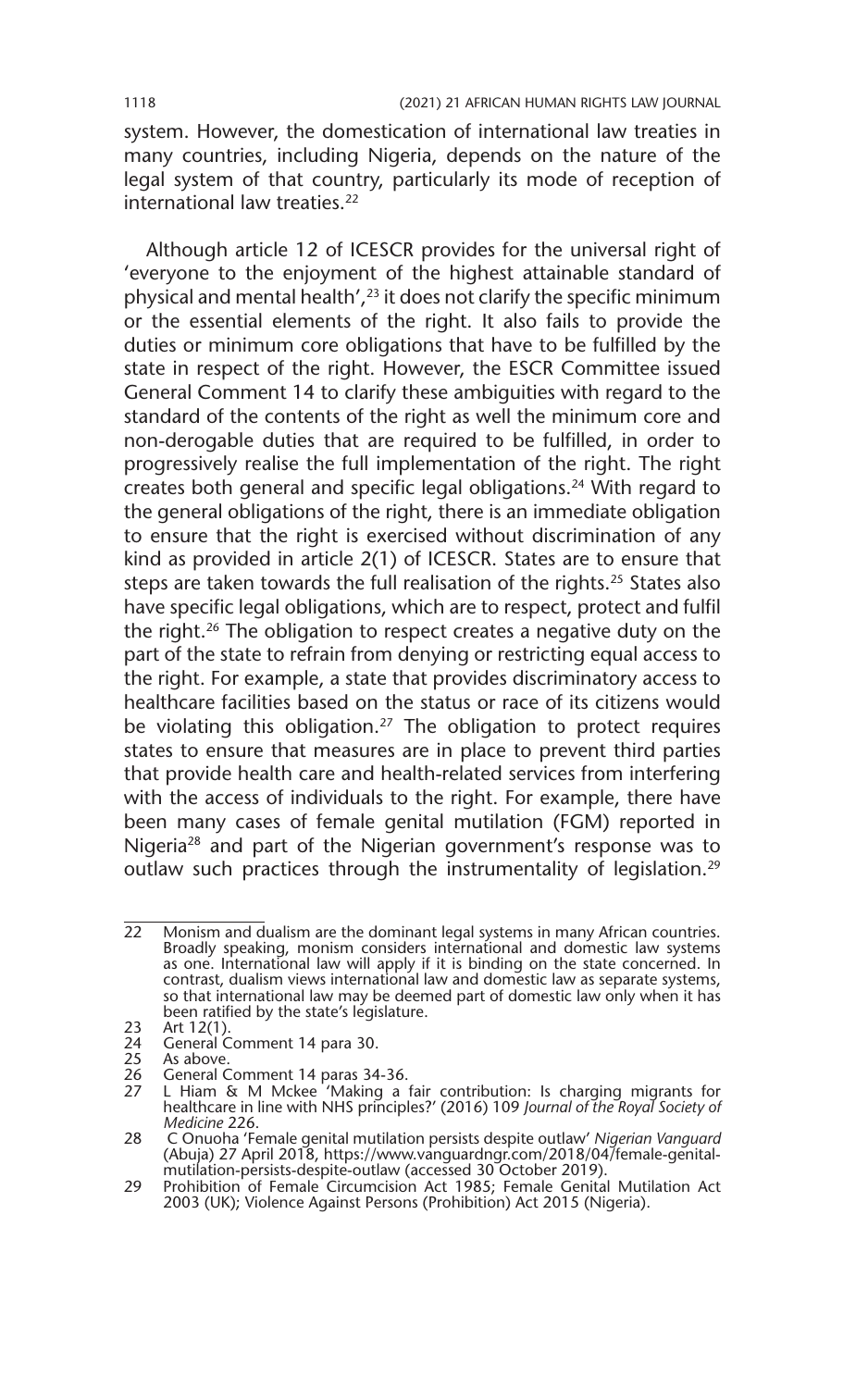The obligation to fulfil requires states to sufficiently recognise the right to health care in their national political and legal systems and to adopt measures such as the implementation of legislation and a national health policy for the realisation of the right to health care.

The minimum core approach to implementing economic and social rights can become a formidable framework for the implementation of these rights, especially in cases where judicial remedies are sought. Minimum core obligations, in the author's opinion, will avail the court of a useful tool with which to measure the compliance of the government. It is important to understand that the minimum core obligation of states with respect to the right is primarily about equal access to essential primary health care that is available, accessible, affordable and of good quality.

#### **3 Overview of the framework for the realisation of the right to health care in Nigeria**

Having briefly examined article 12 of ICESCR and the obligations of states that have ratified it, the focus shifts to the second part of the article which seeks to apply the provisions of article 12 to the situation of health care in Nigeria. I propose to discuss these under two critical themes of judicial and budgetary measures in the realisation of the right.

With respect to the themes of judicial and budgetary measures in Nigeria, a few questions might help focus on and order the pattern of the analysis on the right to health care in Nigeria. What is the legal position on the right to health in Nigeria? Is Nigeria meeting the obligations of the highest attainable standard of health care in line with the core principles of article 2 and, more specifically, article 12 of ICESCR? What is the state of health care in Nigeria? Does Nigeria adequately and appropriately allocate resources to health care? Is there access to healthcare facilities? Finally, as far as these questions are concerned, one should establish what the role in and attitude of courts towards the right to health care in Nigeria are, at least from an enforcement perspective. In the part that follows I discuss these questions and offer my thoughts thereon.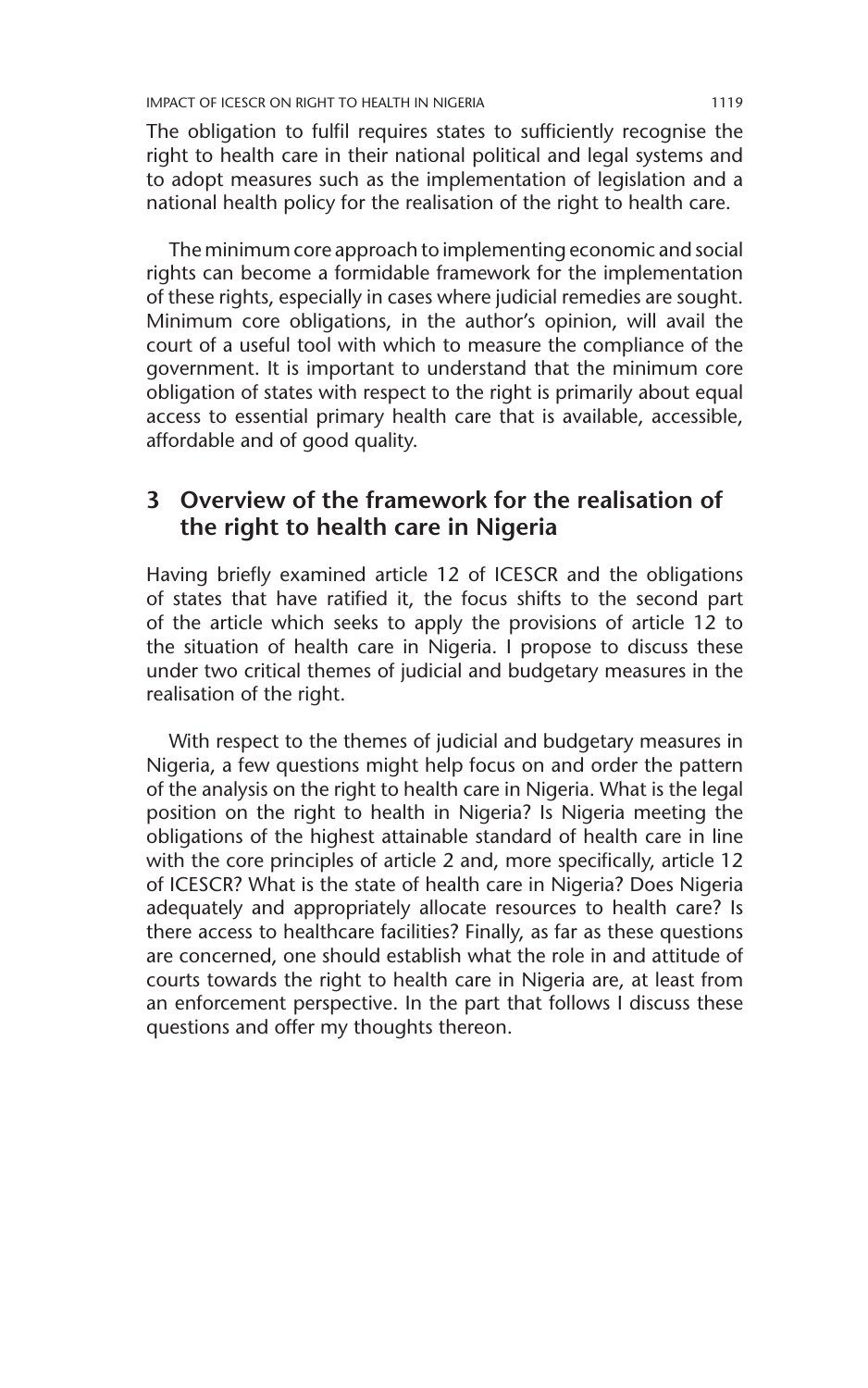#### **3.1 Judicial measures and the right to health care in Nigeria**

Nigeria operates a dualist legal system with a Constitution that is supreme to all other laws, including international treaties,  $30$  as far as their application is concerned in Nigeria.31 The implication of this is that, no matter how popular and desirable the provisions of an international treaty may be, such provisions would not be regarded as comprising part of the domestic law in Nigeria, until the legislature has taken definite measures to locally enact such treaty into the *corpus juris* of Nigeria.32

The right to health care is not explicitly provided for in the Nigerian Constitution. Section 17(3)(c)(d) in chapter two of the Constitution<sup>33</sup> makes what could be described as a passing and vague reference to the right to health care by stating that the duty of the state is to ensure that there are adequate medical and health facilities for all persons. However, in section 6(6)(c) of the Constitution the judicial powers of the courts to review any question relating to the rights created under chapter two, including section 17, are ousted. The Constitution provides that '[t]he judicial powers vested in the courts shall not extend to any issue or question as to whether any act of omission by any authority or person or as to whether any law or any judicial decision is in conformity with the Fundamental Objectives and Directive Principles of State Policy set out in Chapter II of this Constitution'.34 The implication of this provision is that it impedes the building of a constitutional foundation for access to the right to health care in Nigeria, at least from a rights-based perspective, because of the state's reluctance to accept its 'duty and responsibility<sup>'35</sup> to provide health care for its citizens, so that anyone seeking to enforce their right to health care though the court

<sup>30</sup> Under the Nigerian dualist legal system, international treaties such as ICESCR and the African Charter do not assume automatic force of law in Nigeria, except when their provisions have been enacted into law by an Act of the National Assembly. See sec 12 of the Constitution.

<sup>31</sup> Sec 1 of the Constitution of Nigeria; see also *Abacha & Others v Fawehinmi*  (2001) AHRLR 172 (NgSC 2000)*,* where the Supreme Court of Nigeria held that although the African Charter is in a special class of legislation arising out of Nigeria's international obligations, it nonetheless was subject to the Constitution of Nigeria.

<sup>32</sup> See sec 12 of the Constitution of Nigeria. The Nigerian legislature has domesticated the African Charter, which is known as the African Charter on Human and Peoples' Rights (Ratification and Enforcement) Act 1983.

<sup>33</sup> This chapter is titled Fundamental Objectives and Directive Principles of State Policy. It first entered Nigeria's constitutional law lexicon in the 1979 Constitution which is the predecessor to the 1999 Constitution of Nigeria. It is believed to have been transplanted from the Indian Constitution of 1949, as amended in 1951. See J Akande *The Constitution of the Federal Republic of Nigeria 1979 with annotations* (1982) 13.

<sup>34</sup> Sec 6(6)(c) Constitution of Nigeria.

<sup>35</sup> Sec 13 Constitution of Nigeria.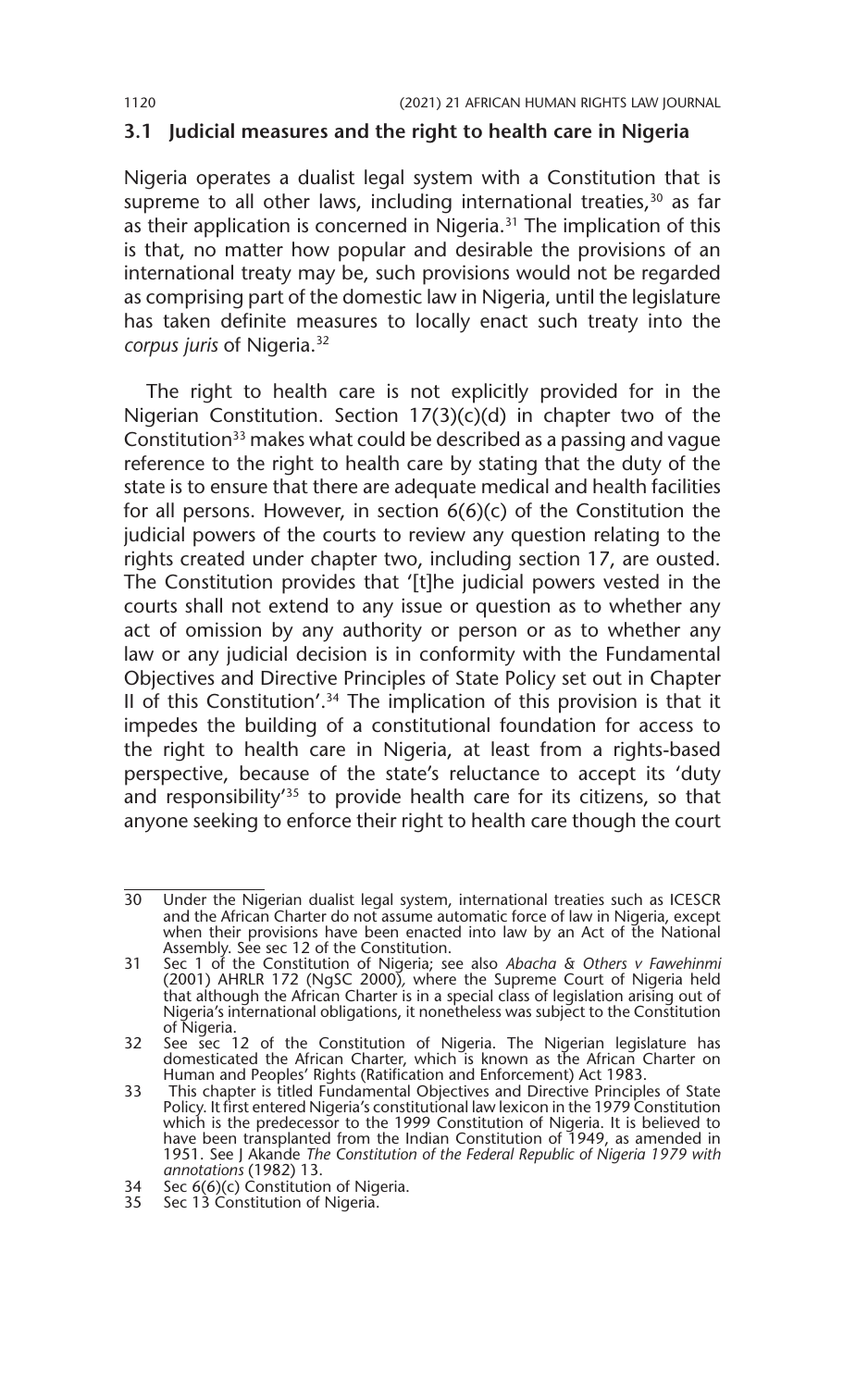usually is incapable of doing so because of the position of the law on economic and social rights.<sup>36</sup>

Furthermore, the African Charter, an international treaty to which Nigeria is a signatory, provides for the right to health care. Article 16 provides:<sup>37</sup>

- (1) Every individual shall have the right to enjoy the best<sup>38</sup> attainable state of physical and mental health.
- (2) States Parties to the present Charter shall take the necessary measures to protect the health of their people and to ensure that they receive medical attention when they are sick.

Given that there is no clear-cut provision for the right to health care in the Nigerian Constitution, the provision of article 16 referred to above could have been adequate to fill the *lacuna* in the Constitution, especially when it comes to the issue of accessing the courts to press for the enforcement of the entitlements and freedoms of the right to health care in Nigeria. However, there is a constitutional impediment in Nigeria to enforcing the above provision of the African Charter. Section 1(3) of the Constitution is very instructive in this regard. It provides that '[i]f any other law is inconsistent with the provisions of this Constitution, this Constitution shall prevail, and that other law shall, to the extent of the inconsistency, be void'. It follows, therefore, that when section 1(3) is read together with section 6(6)  $(c)$ <sup>39</sup> of the Constitution, one can only conclude that article 16 of the African Charter is not enforceable in Nigeria since the courts do not have the jurisdiction<sup>40</sup> to adjudicate on economic and social rights.

The above situation raises an important constitutional question regarding the status of the African Charter and its provisions within the Nigerian legal system. For a long time it was assumed that the provisions of the African Charter as ratified by the Nigerian legislature<sup>41</sup> had equal standing with the Constitution<sup>42</sup> because

<sup>36</sup> See *Okogie v Attorney-General of Lagos State* (1981) 2 NCLR 337 57; see also *Attorney-General, Ondo State v Attorney-General, Federation* (2002) 9 NWLR (Pt 772) 22, where the Supreme Court of Nigeria suggested ways in which this provision of the Constitution could be circumvented.

<sup>37</sup> Sec 16 of the African Charter on Human and Peoples' Rights (Ratification and Enforcement) Act 1983 is similarly worded.

<sup>38</sup> Art 12 of ICESCR refers to the 'highest attainable state'.

This section ousts the jurisdiction of the courts in respect of social and economic rights contained in ch two of the Constitution of Nigeria.

<sup>40</sup> *Abacha v Federal Republic of Nigeria* (2014) LPELR-22014 (SC).

African Charter on Human and Peoples' Rights (Ratification and Enforcement) Act 1983.

<sup>42</sup> *Comptroller General of Prison v Adekanye* (2002) 15 NWLR (Pt 790) 318; *Fawehinmi v Abacha* (1996) 9 NWLR 710 (CA). See generally O Nnamuchi 'Kleptocracy and its many faces: The challenges of justiciability of the right to healthcare in Nigeria (2008) 52 *Journal of African Law* 1; O Ajigboye 'Realisation of health right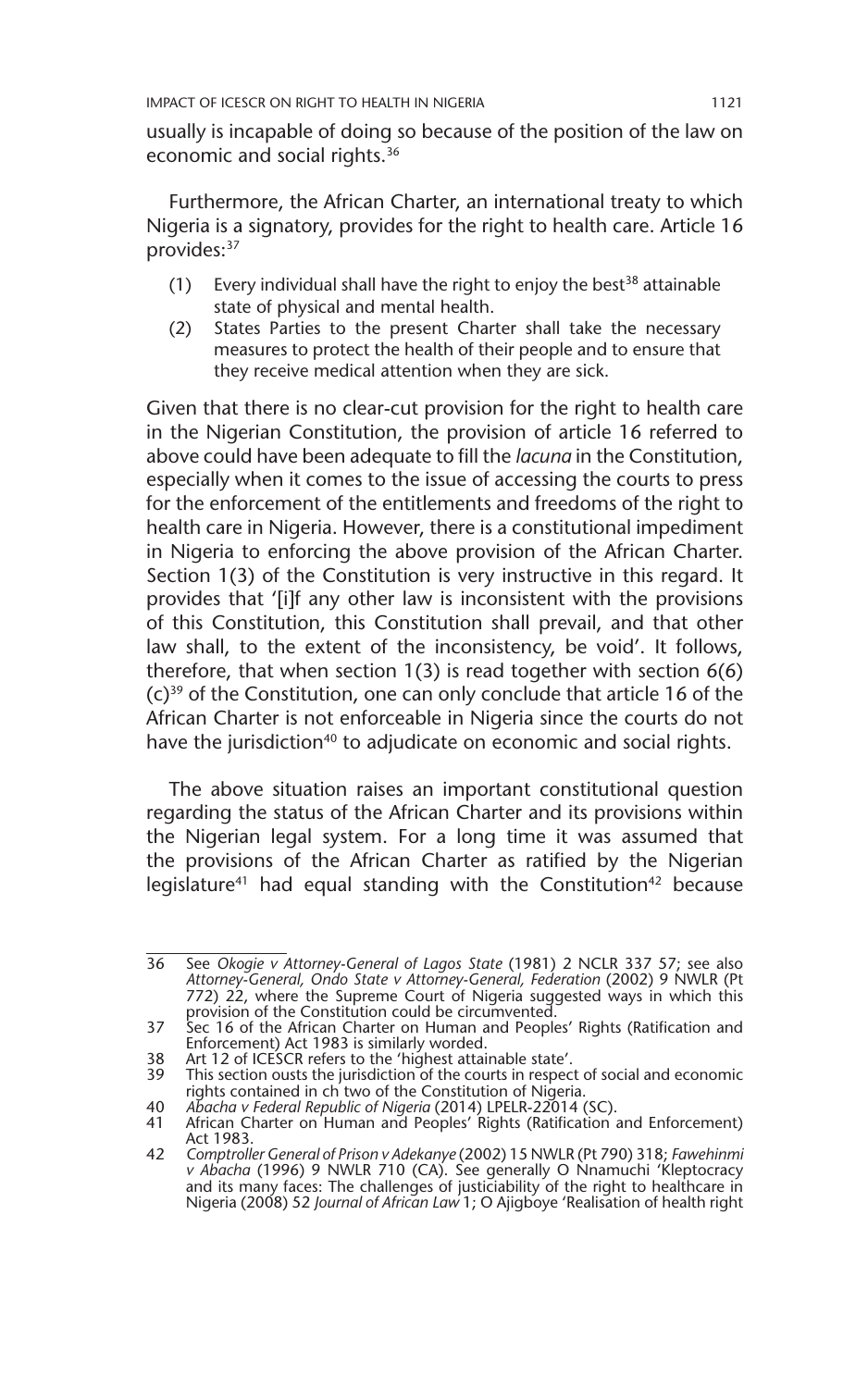of its international status which no single state could unilaterally modify. However, in the case of *Abacha v Fawehinmi*43 the Supreme Court, relying on the decision of the Privy Council in *Higgs*, 44 held as follows:45

No doubt Cap 10 is a statute with international flavour. Being so, therefore, I would think that if there is a conflict between it and another statute, its provisions will prevail over those of that other statute for the reason that it is presumed that the legislature does not intend to breach an international obligation ... But that is not to say that the Charter is superior to the Constitution … Nor can its international flavour prevent the National Assembly … removing it from our body of municipal laws by simply repealing Cap 10. Nor also is the validity of another statute to be necessarily affected by the mere fact that it violates the African Charter or any other treaty, for that matter.

The import of the foregoing is that as it currently stands in Nigeria, the status of the African Charter, strictly speaking, is no more than an Act of the legislature. The provisions of article 16 of the African Charter, therefore, are applicable only to the extent permitted by the legislature, and since the courts do not have the judicial powers to adjudicate on economic and social rights, including the right to health care, the position of law enunciated in the *Abacha* case<sup>46</sup> constitutes a serious impediment to the right to access health care in Nigeria. Furthermore, because of the ouster clause in section  $6(6)(c)$  of the Constitution, the courts as a matter of practice have generally refrained from exercising jurisdiction in matters relating to the justiciability or enforcement of social and economic rights. The principle of law here is that the courts can only invoke their judicial powers under the Constitution where a matter is justiciable. The courts will have no competence to invoke their judicial powers if a matter is not justiciable, because it is a trite principle of Nigerian law that a court cannot adjudicate on matters over which it has no jurisdiction.<sup>47</sup>

The above position of law in Nigeria has attracted considerable debate from experts in human rights. According to Okere, a recommendation to the Constitutional Drafting Committee (CDC) to allow for limited justiciability of economic and social rights was

in Nigeria: A case for judicial activism' (2014) 14 *Global Journal of Human Social Science* 23-34.

<sup>43</sup> *Abacha v Fawehinmi* (n 31).

<sup>44</sup> *Higgs & Another v Minister of National Security & Others* (2000) 2 WLR 1368.

<sup>45</sup> This position was fully restated by the Nigerian Court of Appeal in *Odebunmi v Oladimeji (*2012) LPELR-15419 (CA).

<sup>46</sup> *Abacha v Fawehinmi* (n 31).

<sup>47</sup> *Nigercare Development Company Ltd v Adamawa State Water Board* (2008) WRN (Vol 20) 166.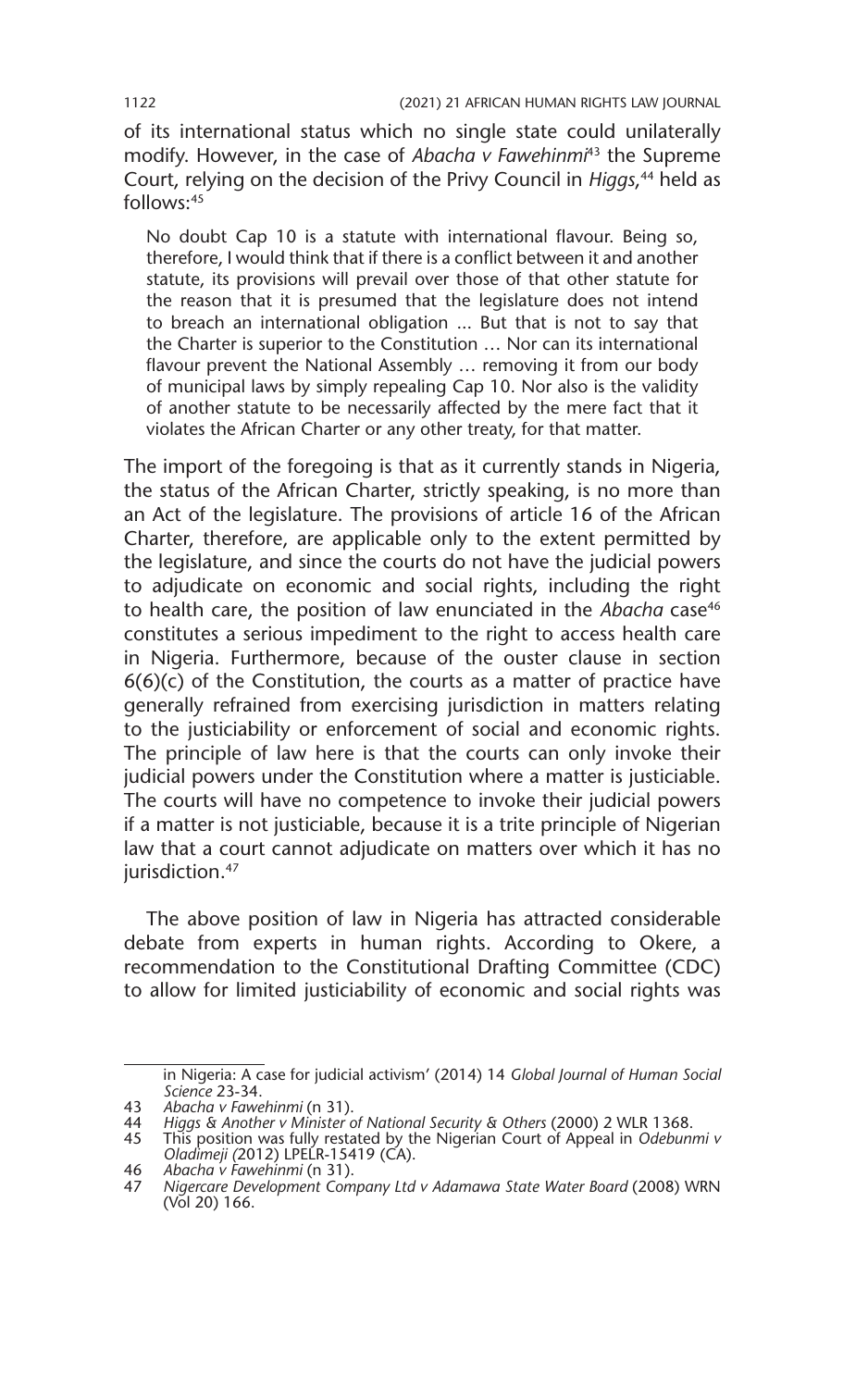refused on the basis that it could lead to friction between the various arms of government. Moreover, the CDC took the view that economic and social rights were not proper rights which individuals could seek to enforce in a court of law.48 Even the suggestion of declaratory reliefs<sup>49</sup> was also rejected by the CDC because it was thought that these economic and social rights would be too expensive for the government to implement. Furthermore, it was rejected on the basis that the courts do not have the democratic mandate and institutional competence to interfere in the area of public and social policy which is thought to be an area within the exclusive remit of the executive, even though it is now widely held that every court enforces some vision of economic and social rights.<sup>50</sup> However, Onyemelukwe apparently does not agree with the position taken by the CDC. He argues that by virtue of section 13 of the Constitution, the judiciary has a responsibility and is duty-bound to observe and apply the provisions of chapter two of the Constitution.<sup>51</sup> Akande does not agree. She hinges her objection on the ground of limited resources. She further posits that enforcing the provisions of chapter two of the Nigerian Constitution, which contains a semblance of the right to health care, would come at a considerable cost to the Nigerian government<sup>52</sup> which, unlike the governments of the more affluent and industrialised Western states such as the UK and US, cannot afford to quarantee the right to health care for its citizens.<sup>53</sup> However, Nnamuchi disagrees with the above position, contending that even though Nigeria cannot provide access to health care at the same level as wealthier Western countries, it can progressively improve upon the minimum core obligations of the right. Nigeria might not be able to operate the social welfare model of affluent Western industrialised countries, but it can certainly provide at least some basic services such as primary health care. Similarly, Odinakalu, relying on the decision in *SERAC*, 54 contends that although there might be issues with adequate resources, the government has a duty to ensure the immediate realisation of the non-derogable elements

<sup>48</sup> O Okere 'Fundamental objectives and directive principles of state policy under the Nigerian Constitution' (1983) 32 *International and Comparative Law Quarterly* 214.

<sup>49</sup> As above.

<sup>50</sup> M Tushnet *Weak courts, strong rights: Judicial review and social welfare rights in comparative constitutional law* (2008) 227.

<sup>51</sup> See generally C Onyemelukwe 'Access to anti-retroviral drugs as a component of the right to health in international law: Examining the application of the right in Nigerian jurisprudence' (2007) 7 *African Human Rights Law Journal* 446; EB Omoregie & D Momodu 'Justifying the right to healthcare in Nigeria: Some comparative lessons in Nigeria' (2014) 12 *Nigerian Juridical Review* 13. 52 O Eze *Human rights in Africa* (1984) 31.

<sup>53</sup> J Akande *The Constitution of the Federal Republic of Nigeria 1979 with annotations*  (1982) 18.

<sup>54</sup> *Social and Economic Rights Action Centre (SERAC) & Another v Nigeria* (2001) AHRLR 60 (ACHPR 2001).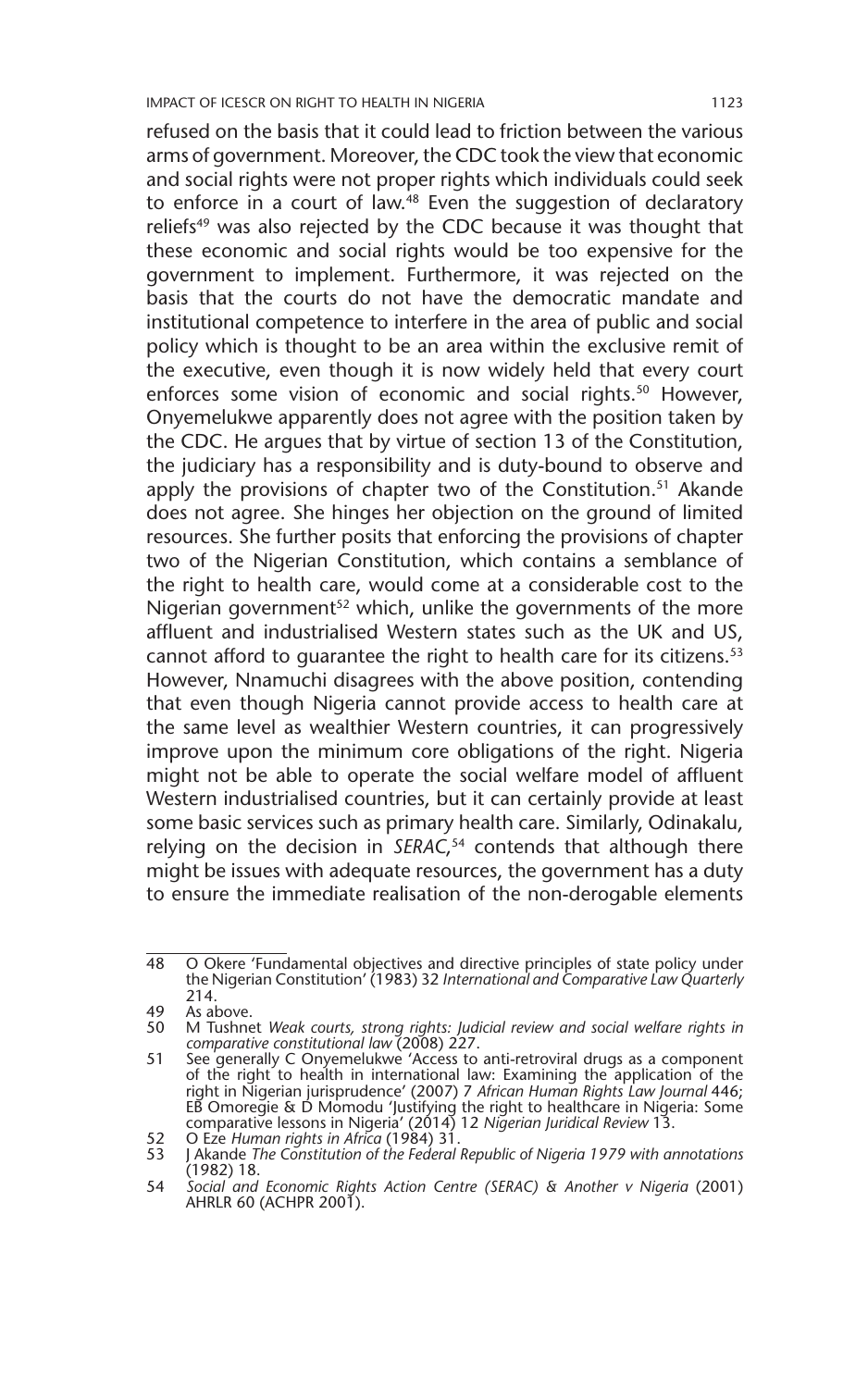of the right to health care which are consistent with the obligations to respect, protect and fulfil its obligations under ICESCR.<sup>55</sup>

Notwithstanding the foregoing postulations by experts in Nigerian human rights law, the judicial position with regard to economic and social rights remains that they are unenforceable except if the legislature changes the law regarding the justiciability of economic and social rights.<sup>56</sup> However, there have been a few cases where the Nigerian courts have displayed some form of responsive judicial interpretation with regard to the right to health care. The case of *Odafe* is particularly noteworthy.57 The applicant, along with three other inmates, suffered from HIV/AIDS and was being held in a prison facility in Nigeria. He applied to the Court seeking to enforce his right to treatment pursuant to sections 8 and 12 of the Nigerian Prisons Act which creates a duty on the prison authorities to cater for the health of prisoners in their charge. Relying on these sections of the Nigerian Prisons Act, the Court decided in favour of the applicant. Interestingly, in the process of reaching its decision the Court also referred to article 16 of the African Charter which is similar to article 12 of ICESCR. According to the Court:<sup>58</sup>

Article 16 of African Charter Cap 10 which is part of our law recognises that fact and has so enshrined that '[e]very individual shall have the right to enjoy the best attainable state of physical and mental health'. Article 16(2) places a duty on the state to take the necessary measures to protect the health of their people and to ensure that they receive medical attention when they are sick. All the respondents are federal agents of this country and are under a duty to provide medical treatment for the applicants.

The unique feature and success of this case is the fact that it was hinged on the duty of the Minister for Internal Affairs and the Comptroller General of Prisons to provide health care for prisoners under their charge since the prisoners could not afford to do so on their own due to their being in detention.

Similarly, in the case of *Gbemre v Shell Petroleum Development*  Company Nigeria Limited<sup>59</sup> the applicant prayed for the Court to declare that the rights to life and dignity provided under the Nigerian

<sup>55</sup> C Odinkalu 'The impact of economic and social rights in Nigeria: An assessment of the legal framework for implementing education and health as human rights' in V Gauri & DM Brinks (eds) *Courting social justice judicial enforcement of social and economic rights in the developing world* (2008) 187. 56 *Federal Republic of Nigeria v Anache* [2004) 1 SCM 36 78.

<sup>57</sup> *Odafe vs AG Federation* (2004) AHRLR 205 (NgHC 2004).

<sup>58</sup> *Odafe* (n 57) paras 33 & 34.

<sup>59</sup> (2005) AHRLR 151 (NgHC 2005).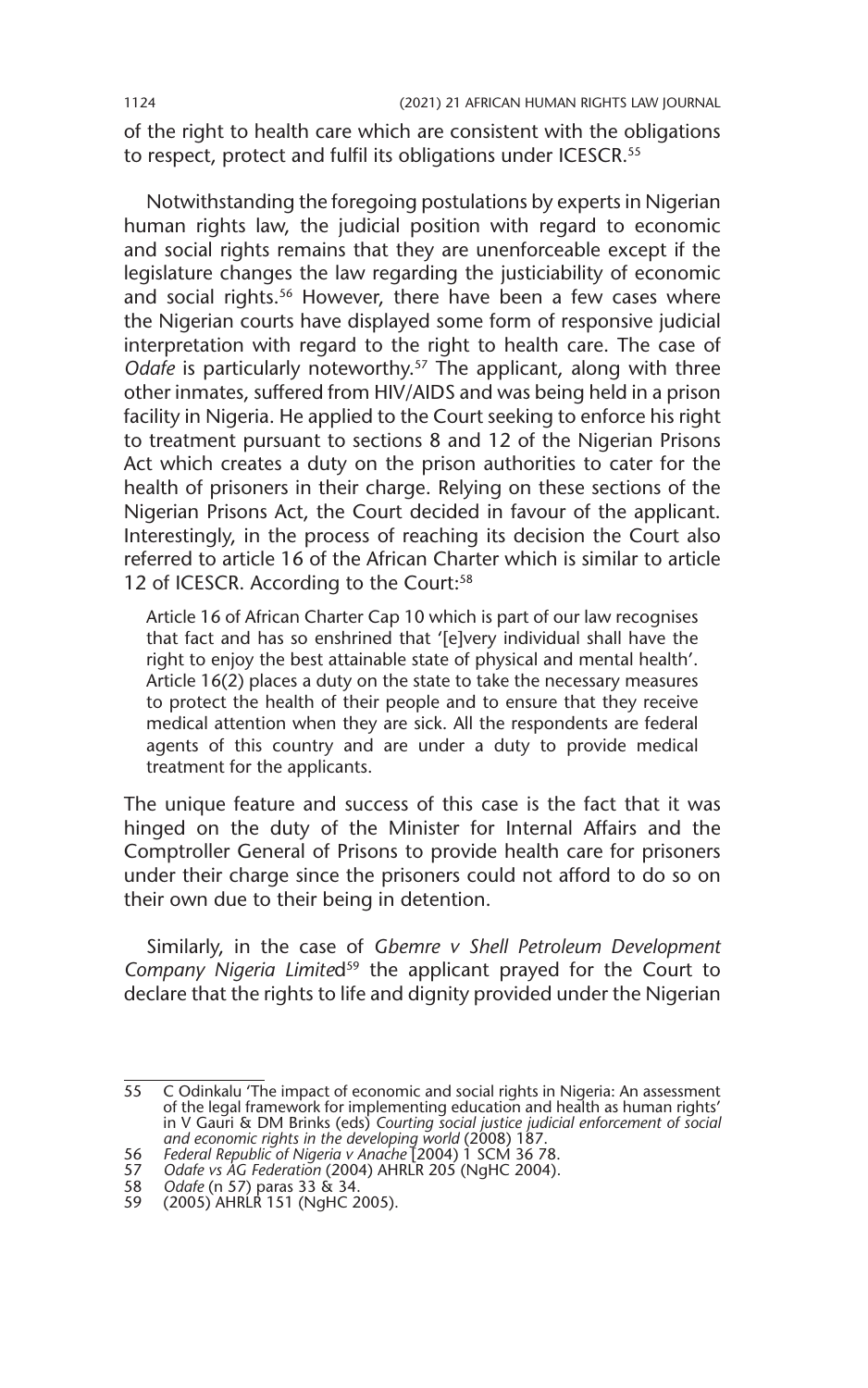Constitution<sup>60</sup> include the right to a clean, poison-free, pollution-free and healthy environment. Delivering its judgment, the Court held that the rights to life and dignity guaranteed under the Nigerian Constitution included the right to a clean, poison-free, pollution-free healthy environment and declared that the respondent should be restrained from further flaring gas in the applicant's community.<sup>61</sup>

The decisions in the *Odafe*62 and *Gbemre*63 cases provide a unique opportunity for creativity on the part of the judiciary in Nigeria by relying on the fundamental rights provisions of the Constitution. For example, section 33(1) of the Nigerian Constitution provides for the right to life. On the basis of the interdependency of rights, the courts should rely on the evident connection between the right to health care and the right to life, thereby giving effect to an enforceable right to health care in Nigeria as was seen in India.<sup>64</sup> Under the Indian Constitution the state has a duty to improve the standard of living and health care. This provision is contained in part 5 of the Indian Constitution relating to the directive principles of state policy which are not legally enforceable. Notwithstanding this, the Indian Supreme Court has developed a method of adjudicating such matters by giving a broader interpretation to the right to life. For instance, in the case of *Paschim Banga Khet Mazdor Samity*65 the Court held that the right to life enshrined in article 21 of the Indian Constitution imposes an obligation on the state to safeguard the right to life of every person and that the denial of timely medical treatment necessary to preserve human life is a violation of the right to health which is linked to the right to life, which is justiciable under the Indian Constitution. The Court also held that the state was bound to provide medical care irrespective of resource constraints.<sup>66</sup>

It is submitted that even if the right to health care under the Nigerian Constitution is not justiciable, this does not mean that the right as currently couched under the Constitution does not create obligations and duties to which the state is bound. Therefore, it behoves the judiciary to hold the state to account for failing to fulfil

 $\overline{60}$  Secs 33(1) & 34(1)<br>61 The right to a healt

<sup>61</sup> The right to a healthy environment is provided for in sec 20 under chapter two of the Nigerian Constitution which is constitutionally not enforceable.

<sup>62</sup> *Odafe* (n 57).

<sup>63</sup> *Gbemre* (n 59). 64 *Vyas v Chariman, Disciplinary Authority* (1997) 4 SCC 565; *Reliance Natural Resources Ltd v Reliance Industries Ltd* (2010) 4 SCC 376.

<sup>65</sup> *Paschim Banga Khet Mazdor Samity & Others v State of West Bengal & Another* (1996) 4 SCC 37.

<sup>66</sup> As above; see also the case of *Bandhua Mukti Morcha v Union of India* (1984) 3 SCC 161, where the Court declared that the right to live with human dignity derives its life breath from the directive principles of state policy and therefore, it must include protection of the right to health care.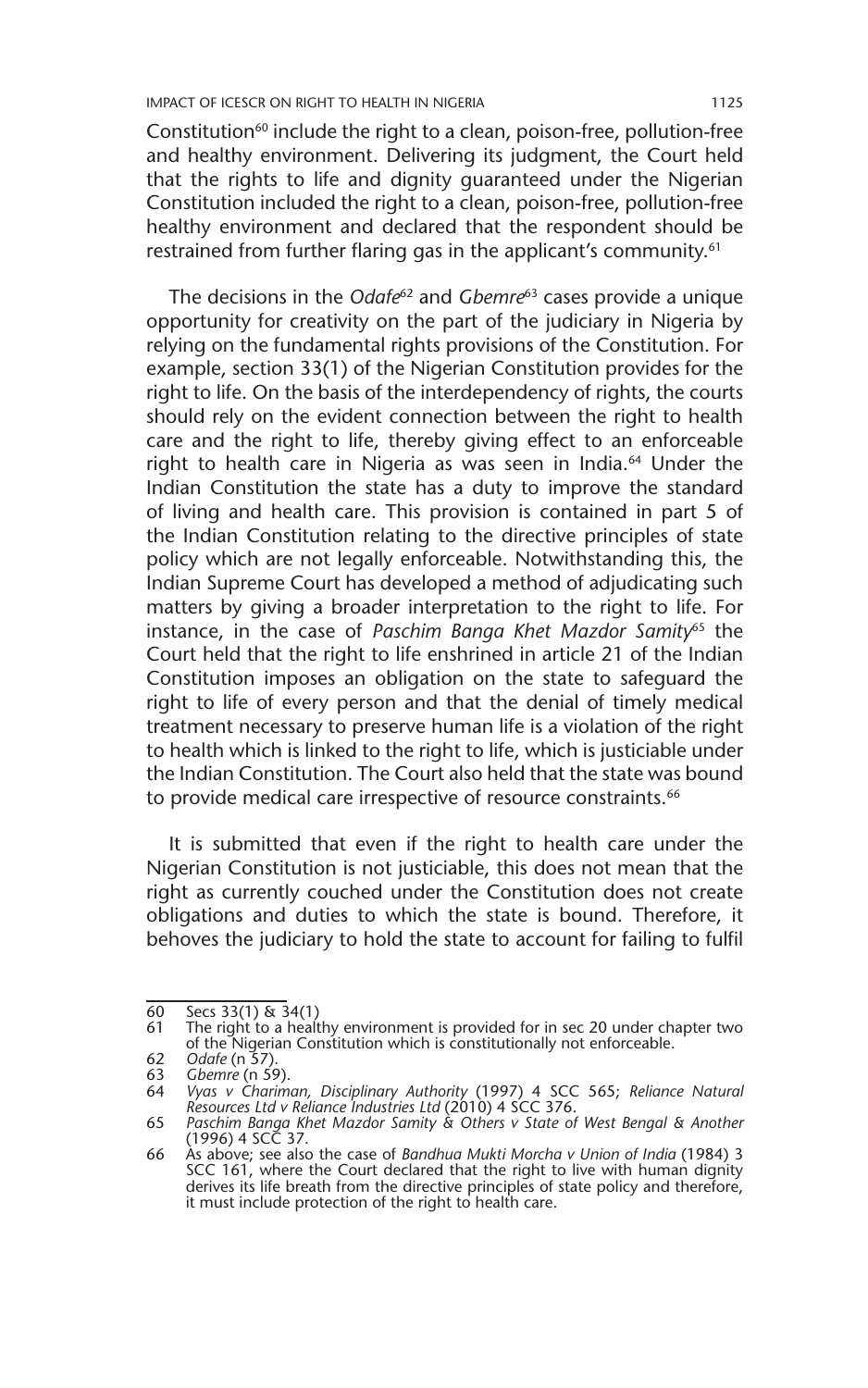its obligations with regard to the right. While it is understood that the provision of quality health care is resource-dependent, the state must implement healthcare schemes provided for in law, such as the National Health Insurance Scheme Act 2004, and the National Health Act 2014, which provides for a minimum package of healthcare services for all Nigerians. For instance, the National Health Act 2014 provides for the right to emergency healthcare treatment under the Act. $67$ 

With regard to the application of article 12 of ICESCR in Nigeria, I do not seek to give the impression that a rights-based approach – the domestication of ICESCR and the provision of judicial remedies – is the only effective way of realising the right to health care. However, I am inclined to make the case that projecting human dignity and health care through a rights-based framework indeed helps to give added visibility to the debate and potential implementation of economic and social rights. Viewed from a legal perspective, the idea of a rights-based approach creates corresponding duties and obligations on the part of the state and its agencies, to pay more than passing attention to the realisation of the right to health care. Sen aptly captures this perspective when he says that 'a human right can serve as a parent not only of law, but also of many other ways of advancing the cause of that right ... for all'.<sup>68</sup>

Towards the realisation of the right to health care, the dualist nature of the Nigerian legal system should be reconsidered, so that the relevant provisions of international human rights treaties such as article 12 of ICESCR can be directly implemented, as has been done in Kenya.<sup>69</sup> If this point were to be considered, the Nigerian legislature will need to review the relevant parts of the Constitution, especially section 12 which effectively creates a dichotomy in the relationship between public international law and national law, to bring it in line with a similar provision in the Kenyan Constitution which automatically makes any treaty ratified by Kenya part of the law of Kenya.<sup>70</sup> While this may not bring about any dramatic and sudden changes to the realisation of the right, it will certainly change the nature and impetus of the economic and social rights discourse in Nigeria. It will embolden the courts to hold the responsible

68 A Sen 'Why and how is health a human right?' (2008) 372 *The Lancet* 1.

<sup>67</sup> Sec 20.

<sup>69</sup> Kenya amended its Constitution in August 2010, following a referendum that saw 67% of Kenyan voters in support of the proposed changes to the 1963<br>Independence Constitution of Kenya. As result of this amendment, international<br>treaties, including human rights treaties, no longer require legislativ before becoming part of the law in Kenya. See art 2(5)(6) of the Kenyan before becoming part of the law in Kenya. See art 2(5)(6) of the Kenyan Constitution 2010.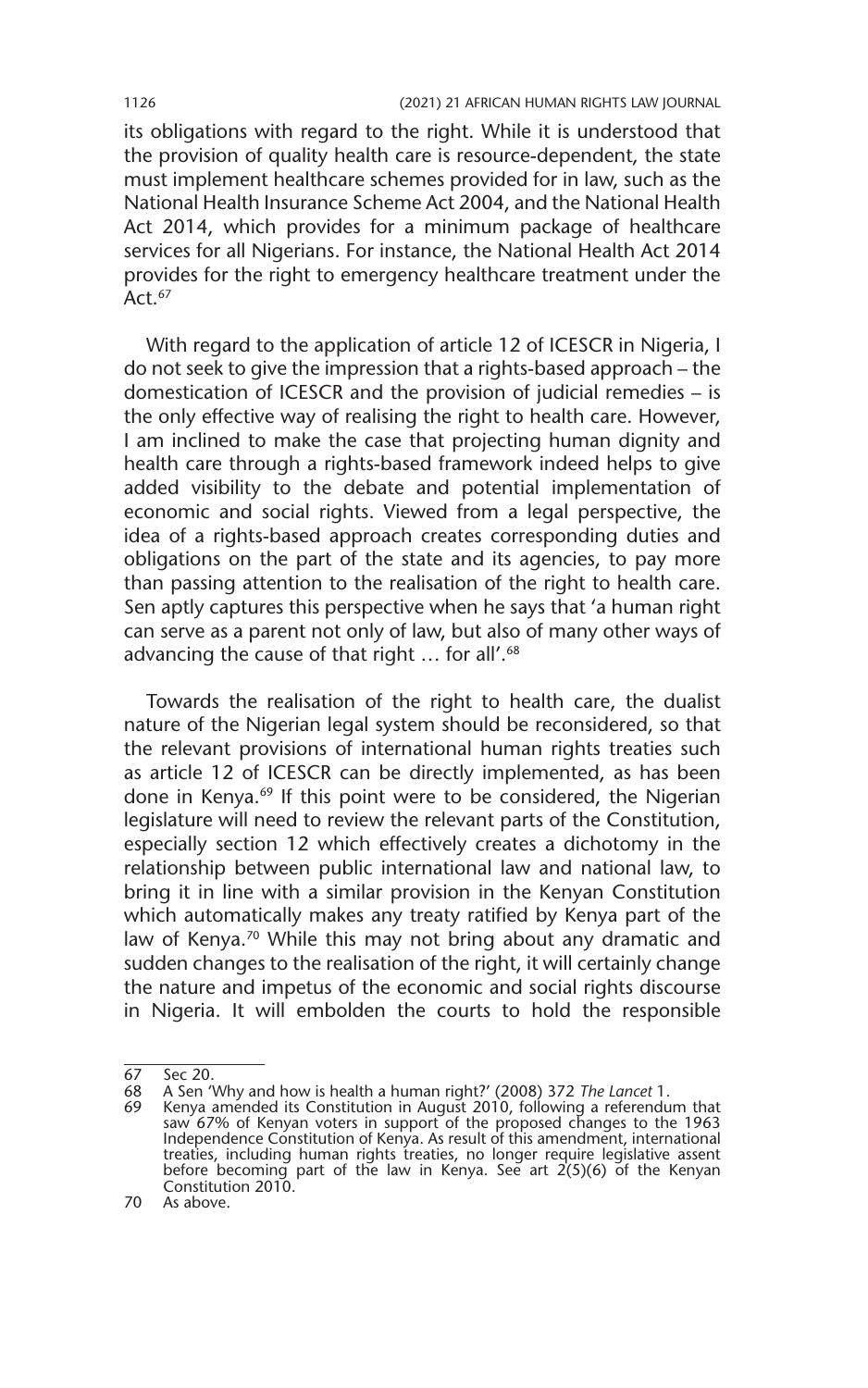institutions and agencies of government to account for the measures being taken to realise the right and ultimately address the pervasive inequities in respect of access to health care in Nigeria.

#### **3.2 Budgetary measures: Funding, resource allocation and the right to health care in Nigeria**

Effective resource allocation is paramount in order to achieve the right to health care as envisaged in article 12 of ICESCR. As funding is critical, so also is the issue of its adequacy to meet a growing demand for health care rights-based services and access to facilities. This will inexorably lead to resource management decisions which can also impact access to the right to health care.

In December 2014 Nigeria finally passed a long-awaited and much-debated National Health Act (Act) which, among others, provided for the right to emergency healthcare treatment.<sup>71</sup> The Act also made it an offence for a healthcare provider to refuse to provide emergency treatment.<sup>72</sup> While this provision on the face of it is commendable, it does seem to be an attempt by the government to shift its obligations under the right to health care to healthcare providers, most of whom are run privately and receive no funding from the government. In the absence of financial and technical support from the government, it is morally wrong and unacceptable for the government to ask healthcare providers to bear the duty of providing emergency healthcare treatment. This provision in the Act raises an important question, at least from the perspective of those needing emergency healthcare treatment. Assuming that the argument can be made that section 20 of the Act creates an enforceable right with a corresponding duty on the part of the government to protect such a right, the question arises as to where there has been a failure to protect such right, what remedy would be available to such an individual (assuming they are still alive at the time), and against whom could they sue to enforce such right. Why would the government seek to punish the healthcare provider, whereas it is the government that has effectively failed to provide the needed resources for the provision of healthcare treatment?

<sup>71</sup> See sec 20 of the National Health Act 2014. This provision was meant to check the attitude of some healthcare providers in Nigeria, who refuse to treat victims of crimes without clearance from the police especially in cases where such victims suffer injuries (bullet wounds) due to the use of firearms, because of Nigeria's strict laws on the possession of firearms. It was also meant to protect patients needing emergency medical care, but have no means of paying for it, since most private healthcare providers in Nigeria normally ask for a monetary deposit before administering any treatment to patients.

<sup>72</sup> As above.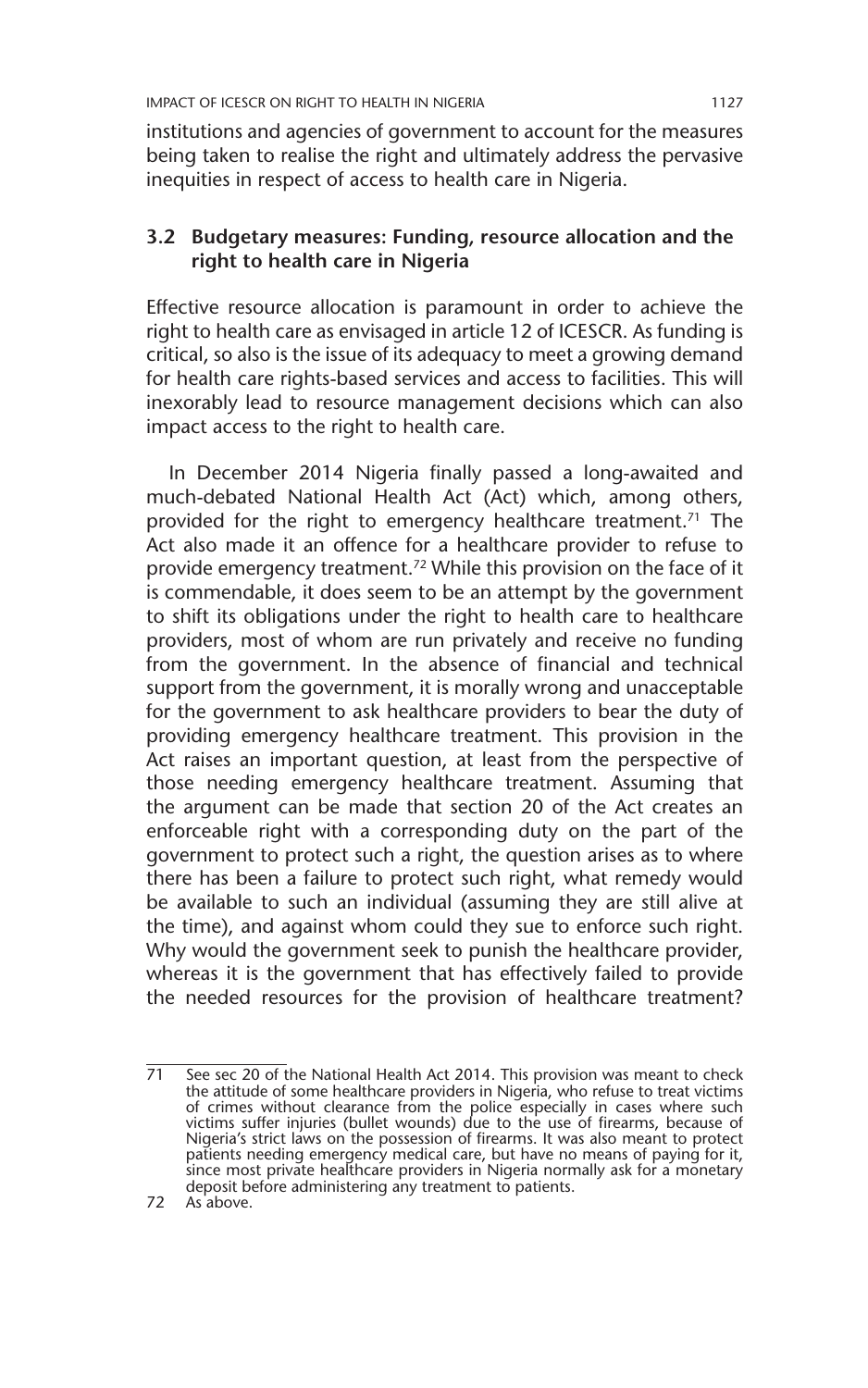Furthermore, this kind of situation can lead to a serious moral dilemma for many private healthcare providers, especially as health care should be provided according to need and not the ability to pay, a practice that has won the National Health Service in the UK global acclaim.73

The foregoing highlights the importance of adequate funding if the right to health care is to be realised in Nigeria. Despite the debate on the justiciability of economic and social rights, the right to health care can only be effective with strong institutional support backed by a functional regime of resource allocation, making the right decisions and setting the right priorities for health care. Indeed, ICESCR enjoins state parties to take steps, individually and through international assistance to the maximum of available resources, towards the progressive realisation of economic and social rights through the adoption of appropriate means including, particularly, the adoption of legislative measures.<sup>74</sup>

At the heart of the problem of realising economic and social rights is the question of available resources as resource constraints are essential when it comes to measuring a state's compliance under ICESCR. It is an important factor when considering whether a state has taken steps towards the progressive realisation of economic and social rights.75 However, in assessing whether a state has taken steps towards realising economic and social rights, the question as to what resources a state should devote to realising economic and social rights must first be considered. Although the term 'maximum available resources' is not defined in ICESCR, the evolving doctrine to be gleaned from the work of the ESCR Committee<sup>76</sup> and the opinion of experts<sup>77</sup> points to the fact that it is the totality of a state's resources including, but not limited to, budgetary allocation. Thus, these

<sup>73</sup> The Commonwealth Fund 'Mirror mirror on the wall, 2014 update: How the UK healthcare system compares internationally', http://www.commonwealthfund. org/publications/fund-reports/2014/jun/mirror-mirror (accessed 28 September 2021).

<sup>74</sup> Art 2 ICESCR.<br>75 RE Robertson

RE Robertson 'Measuring state compliance with the obligation to devote the "maximum available resources" to realising economic, social, and cultural rights' (1994) 16 *Human Rights Quarterly* 703.

<sup>76</sup> General Comment 3 paras 3-7; UN ESCR Committee 'An evaluation of the obligation to take steps to the "maximum available resources" under an optional protocol to the Covenant' 10 May 2007, https://www2.ohchr.org/english/ bodies/cescr/docs/statements/Obligationtotakesteps-2007.pdf (accessed

<sup>10</sup> October 21). 77 See D Elson et al 'Public finance, maximum available resources and human rights' in A Nolan et al (eds) *Human rights and public finance: Budget and the promotion of economic and social rights* (2013) 1; R O'Connell et al *Applying an international human rights framework to state budget allocations: Rights and resources* (2014) 61.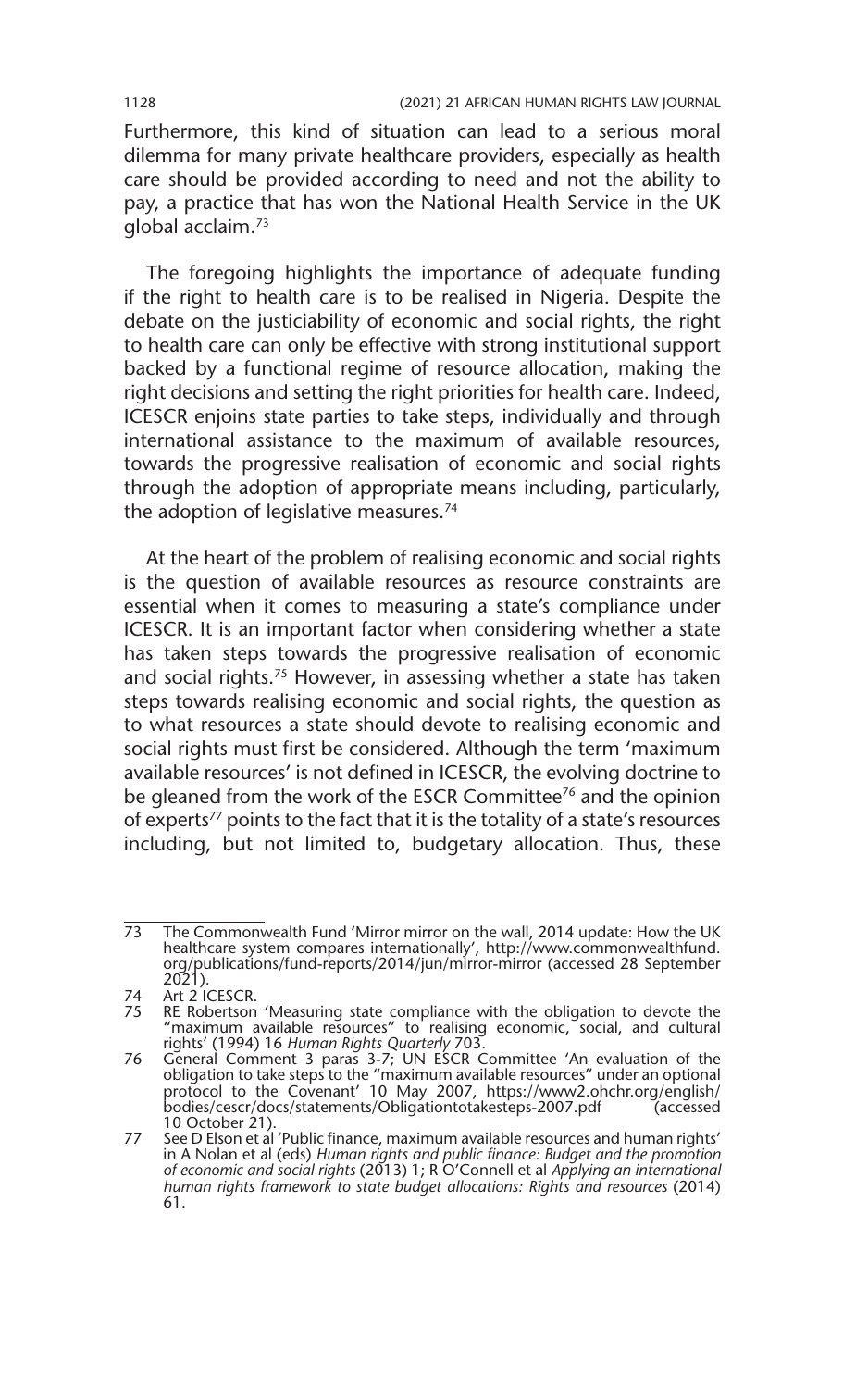would include technical, administrative and other resources that can be maximally deployed without compromising other rights.<sup>78</sup>

ICESCR has a robust and relatively established approach in assessing the issue of maximum available resources and the concrete steps that states must take to meet their obligations under ICESCR, particularly those provided under article 2 of ICESCR. Following the work of the ESCR Committee in this regard, six different lines of approach have been identified as emerging from the practice of the Committee with regard to what amounts to the available resources.<sup>79</sup> It is clear from the analysis that the maximum available resources obligation covers an extensive aspect (financial and non-financial) of a state's socio-economic activities. Based on the Committee's approach, it could also include the way resources are allocated within the state. For instance, the ESCR Committee in its Concluding Observations on Guinea<sup>80</sup> expressed concern over the lack of resources allocated to health care and education despite the strong economic growth that had been witnessed in Guinea. It also expressed concern over the inadequate measures the state had taken to fight corruption and recommended that the state party implement effective measures to combat corruption.81 The persistence of corruption in the state would seem to indicate a lack of commitment to its obligations under international law.

Given Nigeria's financial resources alone, especially from the sale of petroleum minerals,  $82$  it cannot be described as a poor country.  $83$ Its biggest challenge is the high level of institutional corruption and near absence of accountability by state institutions.<sup>84</sup> In view of these

<sup>78</sup> See report of the Special Rapporteur on the Right of Everyone to the Enjoyment of the Highest Attainable Standard of Physical and Mental Health (UN Human Rights Council 2009) A/HRC/11/12/Add. 2.

<sup>79</sup> R Uprimny et al 'Bridging the gap: The evolving doctrine on ESCR and "maximum available resources"' in KG Young (ed) *The future of economic and social rights* (2019) 627.

<sup>80</sup> Concluding Observations on the Initial Report of Guinea, ESCR Committee (30 March 2020) E/C.12/GIN/CO/1 (2020).

<sup>81</sup> Para 11.<br>82 As of 20

<sup>82</sup> As of 2020 Nigeria was the largest oil producer in Africa. See J Faria 'Main oil producing countries in Africa 2020' 29 July 2021, https://www.statista. com/statistics/1178514/main-oil-producing-countries-in-africa/ (accessed 18 October 2021).

<sup>83</sup> A Enumah 'EU withdraws financial support for Nigeria, says country not poor' *Thisday* (Abuja) June 2017, https://www.thisdaylive.com/index. php/2017/06/30/eu-withdraws-financial-support-for-nigeria-says-country-notpoor/ (accessed 18 October 2021).

<sup>84</sup> O Nnamuchi 'Bloated remuneration of political office holders as a violation of human rights: The case of right to health in Nigeria' 6 August 2013, https://<br>papers.ssrn.com/sol3/papers.cfm?abstract\_id=2306486 (accessed 20 October<br>2021). According to Transparency International, Nigeria is one of the l scoring countries on the corruption perception index (CPI), underscoring a need for urgent action, https://www.transparency.org/en/cpi/2020/index/nga (accessed 20 October 2021).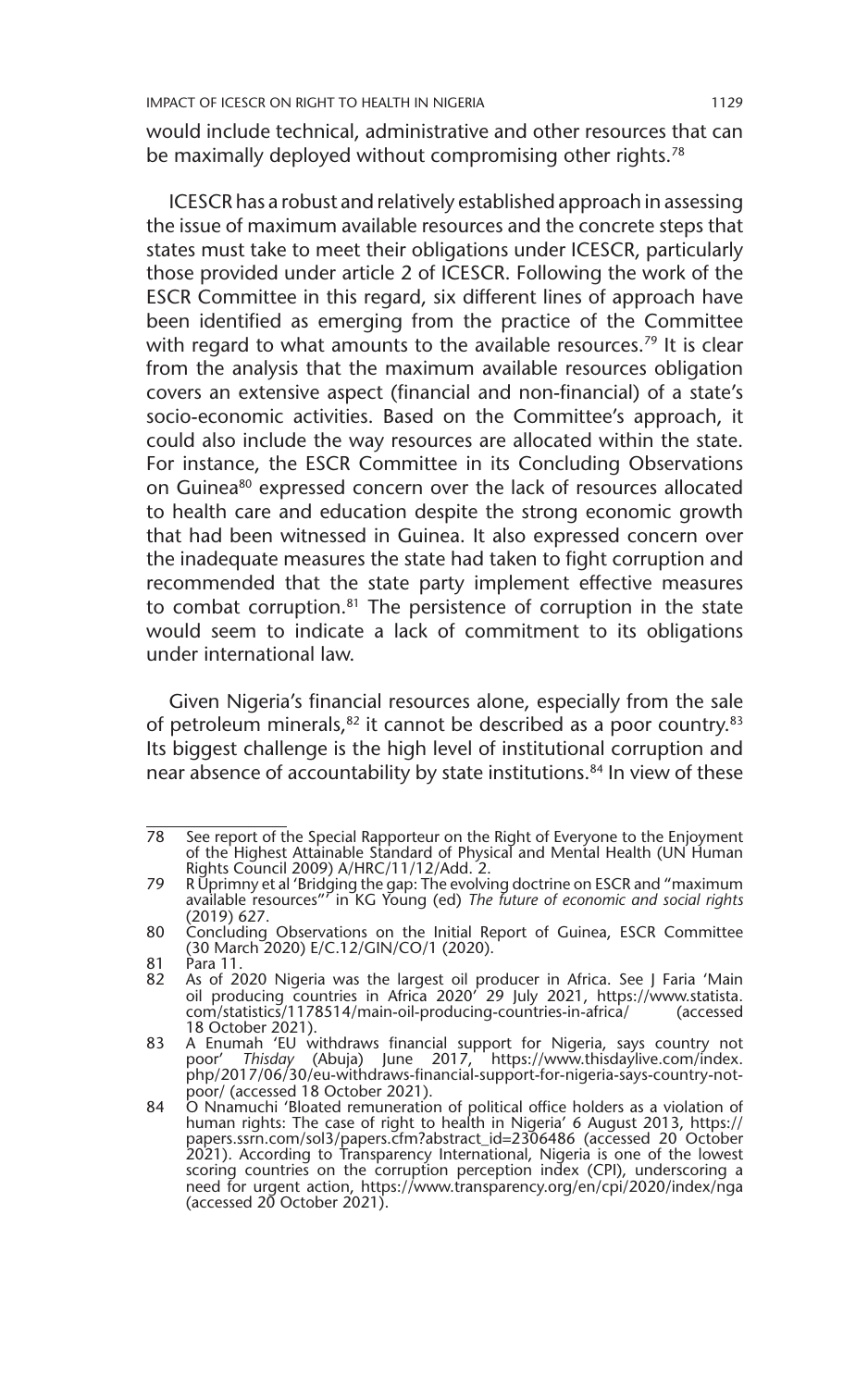significant shortcomings in the Nigerian healthcare policy approach, I am of the considered opinion that Nigeria violates its obligations under ICESCR. The ESCR Committee in its Concluding Observations on Nigeria raised a concern about corruption and underfunding of health services in the country which has led to the rapid deterioration of health infrastructures in the country.<sup>85</sup> Although the report was released during the military regime in Nigeria, the issues identified in the report have remained relevant to the reality of healthcare services in Nigeria.

In terms of funding for the right, it is apparent that Nigeria is yet to fully commit to meeting its minimum obligations with regard to the right to health care as envisaged by ICESCR. It is regrettable that Nigeria has no functional public healthcare system and, to complicate matters, there is no known legal mechanism by which the actions or inactions of the government could be challenged, as was seen in South Africa, for example.<sup>86</sup>

In 2001 heads of state of African Union (AU) countries met and pledged to allocate a minimum of 15 per cent of their annual budget to improve health care in their respective countries. The 2011 progress report by the WHO indicates that Nigeria consistently failed to meet this target at any time during the period. $87$  Although the foregoing report was released in 2011, there is no evidence of a shift in the direction of achieving the 15 per cent minimum budgetary allocation to health care. A few examples will suffice to substantiate this assertion. In 2012 the federal government of Nigeria allocated a paltry 7 per cent of the national budget to health. In 2013 it amounted to 6 per cent and in 2014 it was 8 per cent of the national budget.<sup>88</sup> In 2020 only 4 per cent of the national budget was allocated to health care. Out of this fraction, only 22 per cent was committed to funding capital projects that are meant to have a progressive impact on the right. The remainder was spent on recurrent expenditure such as the payment of salaries and allowances for employees and political appointees working in the Nigerian healthcare sector.<sup>89</sup> This trend continued in 2021. Amid the ongoing COVID-19 pandemic,

<sup>85</sup> Concluding Observations on Nigeria (16 June 1998) E/C 12/1/Add.23 (1998). 86 See, eg, *Minister of Health & Others v Treatment Action Campaign & Others* (2002) AHRLR 189 (SACC 2002).

<sup>87</sup> WHO 'The Abuja Declaration: Ten years on' August 2011, http://www.who. int/healthsystems/publications/abuja\_report\_aug\_2011.pdf?ua=1 (accessed 20 October 2021).

<sup>88</sup> A sizeable portion of this sum allocated to health care is spent on the payment of salaries and other overheads.

<sup>89</sup> 'Nigeria budgets N2 000 for the healthcare of each citizen in 2020', https:// www.premiumtimesng.com/health/health-features/361373-nigeria-budgetsn2000-for-the-healthcare-of-each-citizen-in-2020.html (accessed 18 October 2021).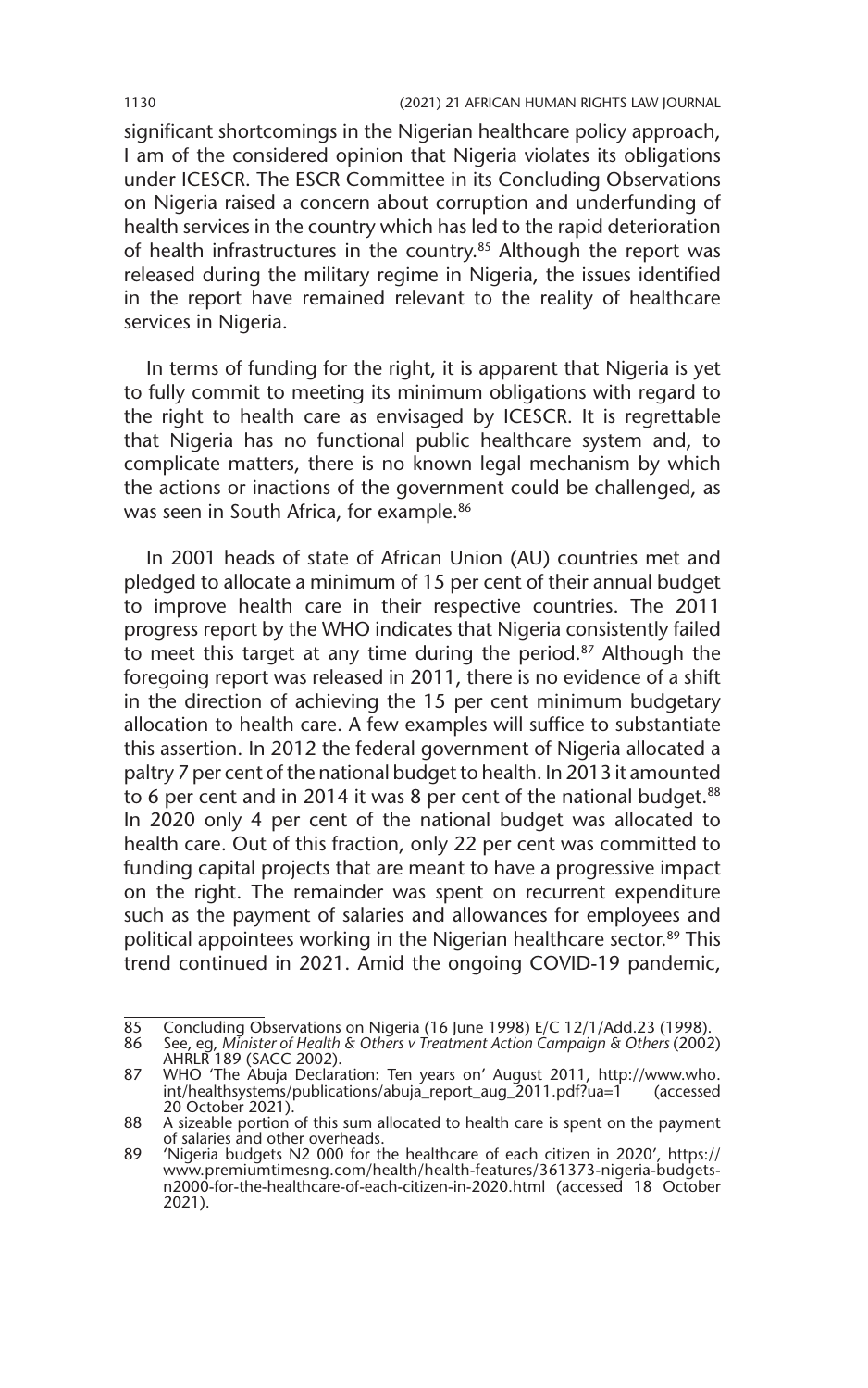the country's budgetary allocation to health amounted to less than 5 per cent of the budget.<sup>90</sup>

It is not surprising that in the WHO healthcare expenditure information on Nigeria, the government provided only 4 per cent of the total cost of financing health care in the country.<sup>91</sup> On the other hand, 76,6 per cent of healthcare financing – known as out-ofpocket payments – came from private households.<sup>92</sup> This underscores the huge economic burden of financing health care on individual households in Nigeria.

In 2016 Nigeria published a revised National Health Policy.<sup>93</sup> According to the policy, the overall goal was 'to strengthen Nigeria's health system, particularly the primary health care sub-system, to deliver effective, efficient, equitable, accessible, affordable, acceptable and comprehensive healthcare services to all Nigerians'.<sup>94</sup> Despite the introduction of the revised policy and its avowed goal, Nigeria still has one of the highest rates of child and maternal mortality in the world.<sup>95</sup> According to the WHO a major contributory factor to the high level of maternal mortality is the corresponding high level of inequities in access to healthcare services. This highlights the need for the Nigerian government to address this issue by ensuring that access to health care is improved through the provision of more funds for healthcare facilities in the budget, as more than half of the world's maternal deaths occur in sub-Saharan Africa, of which Nigeria forms part.<sup>96</sup> With respect to the right, the issue here is not the dearth of healthcare policies and legislation, but a puzzling absence of the required will to follow these policies through. As a result, the progressive realisation<sup>97</sup> requirement of the right to health care has been anything but progressive. Despite all the rhetoric and target setting that have characterised the push for the realisation of the right to health care, there is still evidence of a

<sup>90</sup> https://www.devex.com/news/sponsored/2-decades-on-nigeria-falls-short-oflandmark-health-pledge-99555 (accessed 21 October 2021).

<sup>91</sup> WHO Global Health Expenditure Database (2020), http://apps.who.int/nha/ database/country\_profile/Index/en (accessed 18 October 2021).

<sup>92</sup> Out-of-pocket payments are defined as direct payments made by individuals to healthcare providers at the time of service use.

<sup>93</sup> The initial policy was made in 1988 and revised in 2004.

<sup>94</sup> Federal Ministry of Health 'National Health Policy: Promoting the health of Nigerians to accelerate socio-economic development' September 2016, https:// naca.gov.ng/wp-content/uploads/2019/10/National-Health-Policy-Final-copy.

pdf (accessed 18 October 2021). 95 'Nigeria maternal mortality rate' IndexMundi (2019), http://www.indexmundi. com/nigeria/maternal\_mortality\_rate.html (accessed 18 October 2021).

<sup>96</sup> WHO 'Maternal mortality fact sheet (2019), http://www.who.int/mediacentre/ factsheets/fs348/en/ (accessed 18 October 2021).

<sup>97</sup> Art 2 ICESCR.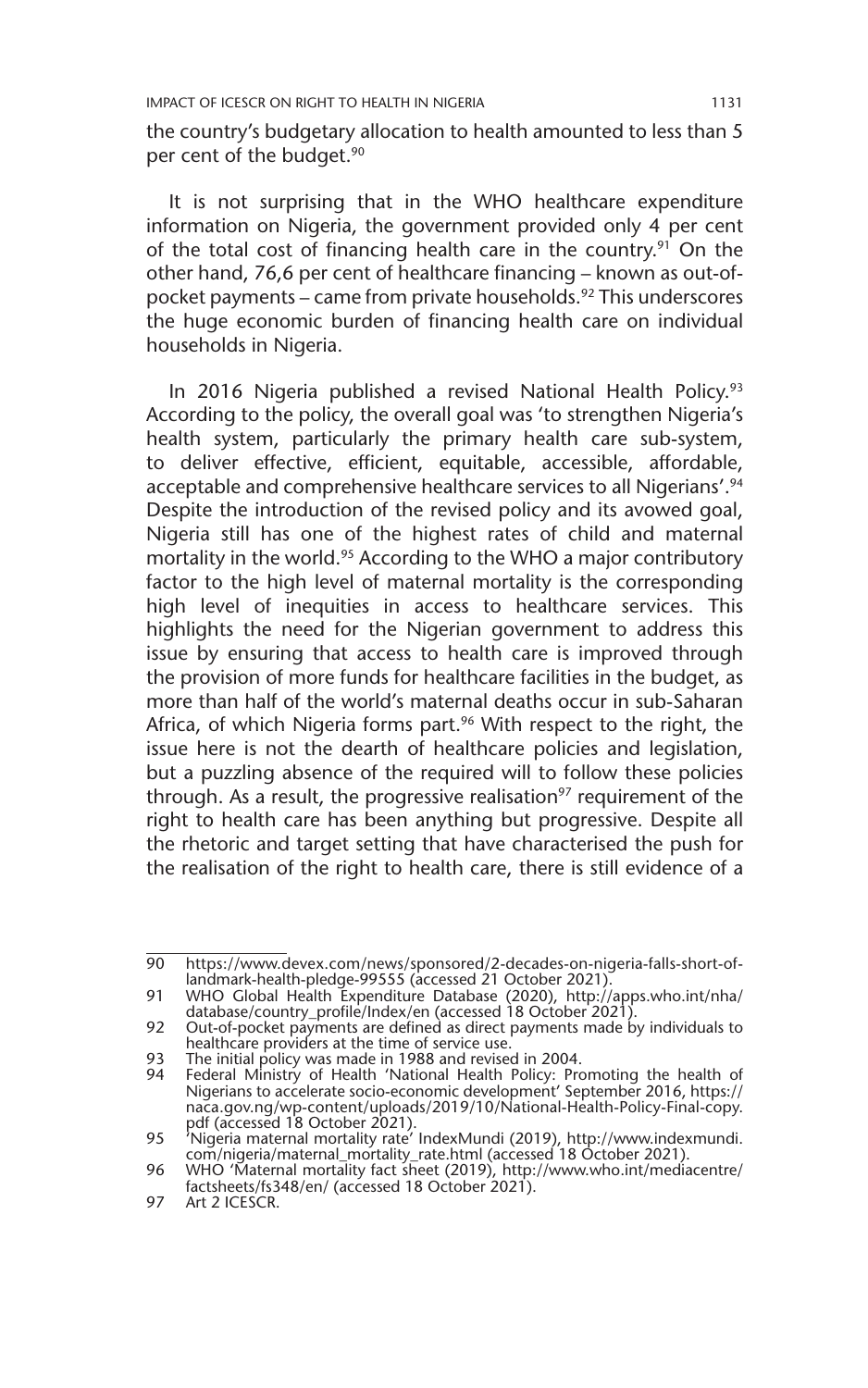lack of commitment judging by the negligible amount allocated to health care in successive Nigerian budgets.

Under ICESCR<sup>98</sup> states are enjoined to take steps to progressively achieve the highest attainable standard of health care to the maximum of available resources. It is doubtful whether less than 5 per cent of the annual budget allocated to health care amounts to the maximum of available resources.

## **4 Conclusion**

Despite the far-reaching international commitments to take the necessary steps towards ensuring the protection and fulfilment of economic and social rights by the Nigerian government, the country still lags behind when compared to many countries in terms of the various health care performance indicators, thus effectively repudiating liability for a failure to protect the right to health care. The right to health care is a fundamental human right and is critical to the enjoyment of other human rights. It ties in with the central theme of human rights which is the protection of the dignity of the human person. The government, therefore, must take all reasonable steps within its powers to ensure that this right is enjoyed to a reasonable standard by all Nigerians. The current level of commitment to realising the right to health care is far from impressive and, what is more, the situation of health care in Nigeria today is inexcusable. The blatant display of inadequate levels of commitment to successive healthcare policies must be reversed if Nigeria is serious about meeting its international obligations with regard to the right to health care in article 12.

The ESCR Committee in General Comment 14 stated that the realisation of the right to health care should be pursued through numerous complementary approaches, including appropriate legislative, administrative, budgetary, promotional and judicial measures. However, the evidence reviewed in this article reveals that authorities in Nigeria are yet to fully commit their resources in pursuing the realisation of the right, especially in the area of resource allocation which, as already stated, is critical to the realisation of the right to health care in Nigeria.

With reference to the role of the judiciary in promoting the right to health care, the courts should be more receptive to the principle

98 As above.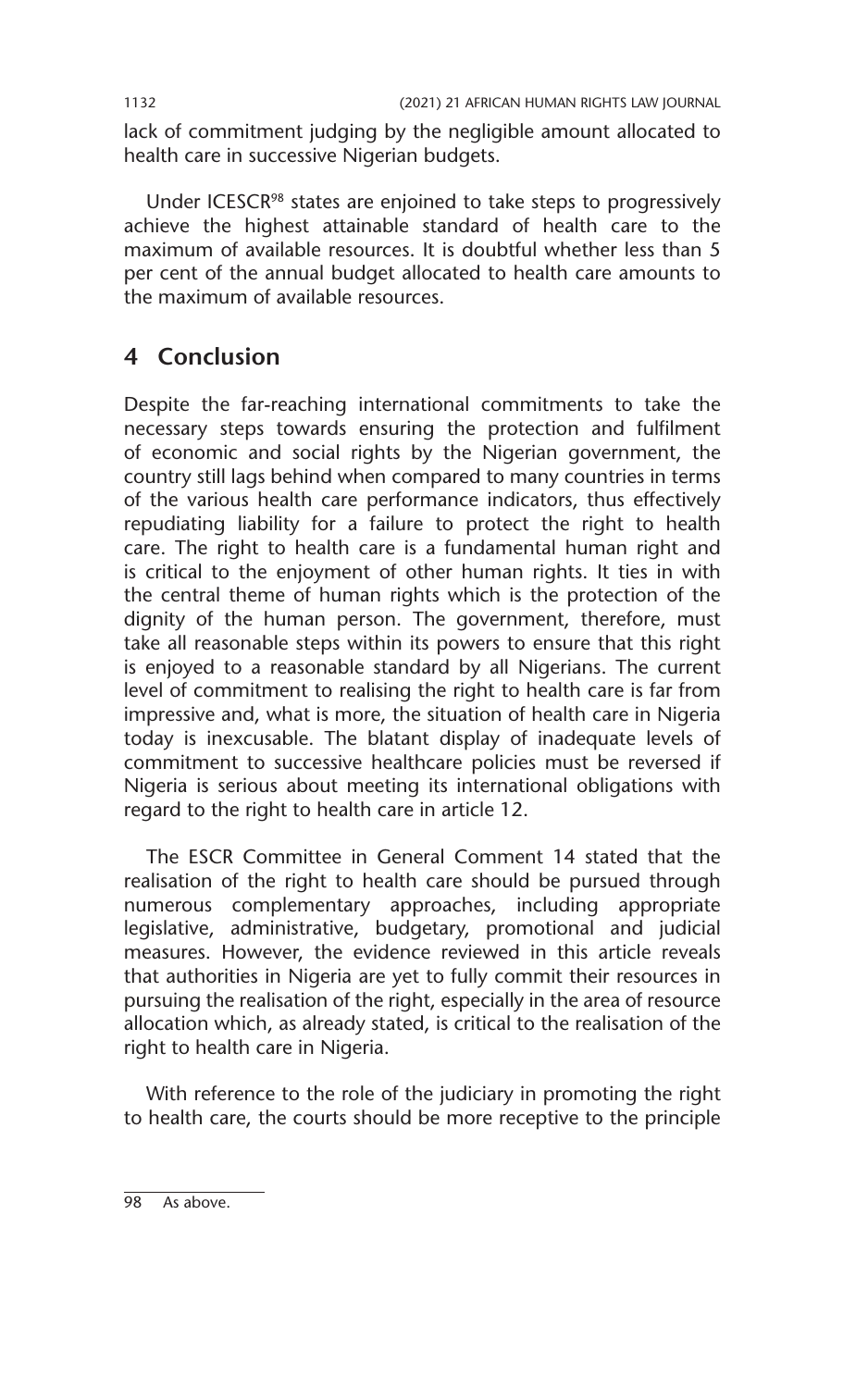IMPACT OF ICESCR ON RIGHT TO HEALTH IN NIGERIA 1133

of the interdependency of rights when they adjudicate matters concerning economic and social rights. In a few instances the courts have stretched the provisions of chapter four of the Nigerian Constitution to include elements of the rights provided in chapter two, and they should be commended for taking that approach. However, the point should be made that the decisions of courts with respect to justiciable and enforceable economic and social rights may not always have the desired impact on the lives of the citizens if the other arms of government, especially the executive, lack the will to implement those decisions. For example, the National Health Act 2014 has created a few agencies with specific duties, the performance or non-performance of which could potentially have an impact on the right to health care. It therefore is important that persons who feel that the acts of these agencies have been unlawful are able to approach the courts for redress. For its part, the government must be prepared to give effect to the provisions of the Act for the promotion of the right to health care.

With access to health care increasingly assuming the language of human rights, a pivotal role for Nigerian courts in the implementation of the right to health care cannot be ignored. It is time that the Nigerian courts were supported to perform these roles effectively. The courts should be willing to engage the other arms of government in some constitutional and democratic conversation<sup>99</sup> with regard to the right to health care and should not allow the judicial institution to be marginalised or snagged by what seems to be outdated and insupportable theories premised on the idea of separation of powers, a lack of institutional capacity and democratic legitimacy,<sup>100</sup> especially as (albeit limited) studies<sup>101</sup> carried out so far have highlighted the benefits of a constitutionally-guaranteed healthcare right, especially in a country such as Nigeria, where the government is less politically sensitive to the will of the citizens.

Section 13 of the Constitution creates a duty on the part of the government, and the unique nature of this situation is that where there is a duty, there must be a corresponding right to demand the performance of such a duty. The Constitution cannot, therefore, create such a duty without liability for some sort of justiciability

<sup>99</sup> M Tushnet 'Dialogic judicial review' (2008) 61 *Arkansas Law Review* 205.

<sup>100</sup> G van Bueren 'Including the excluded: The case for an economic, social and cultural Human Rights Act' (2000) *Public Law* 1.

<sup>101</sup> See D Brinks & V Gauri 'A new policy landscape: Legalising social and economic<br>rights in the developing world' in V Gauri & D Brinks (eds) Courting social justice:<br>Judicial enforcement of social and economic rights in 303; S Gloppen 'Litigating health rights: Framing the analysis' in A Yamin & S Gloppen (eds*) Litigating health rights: Can courts bring more justice to health?*  $(2011)$  17.